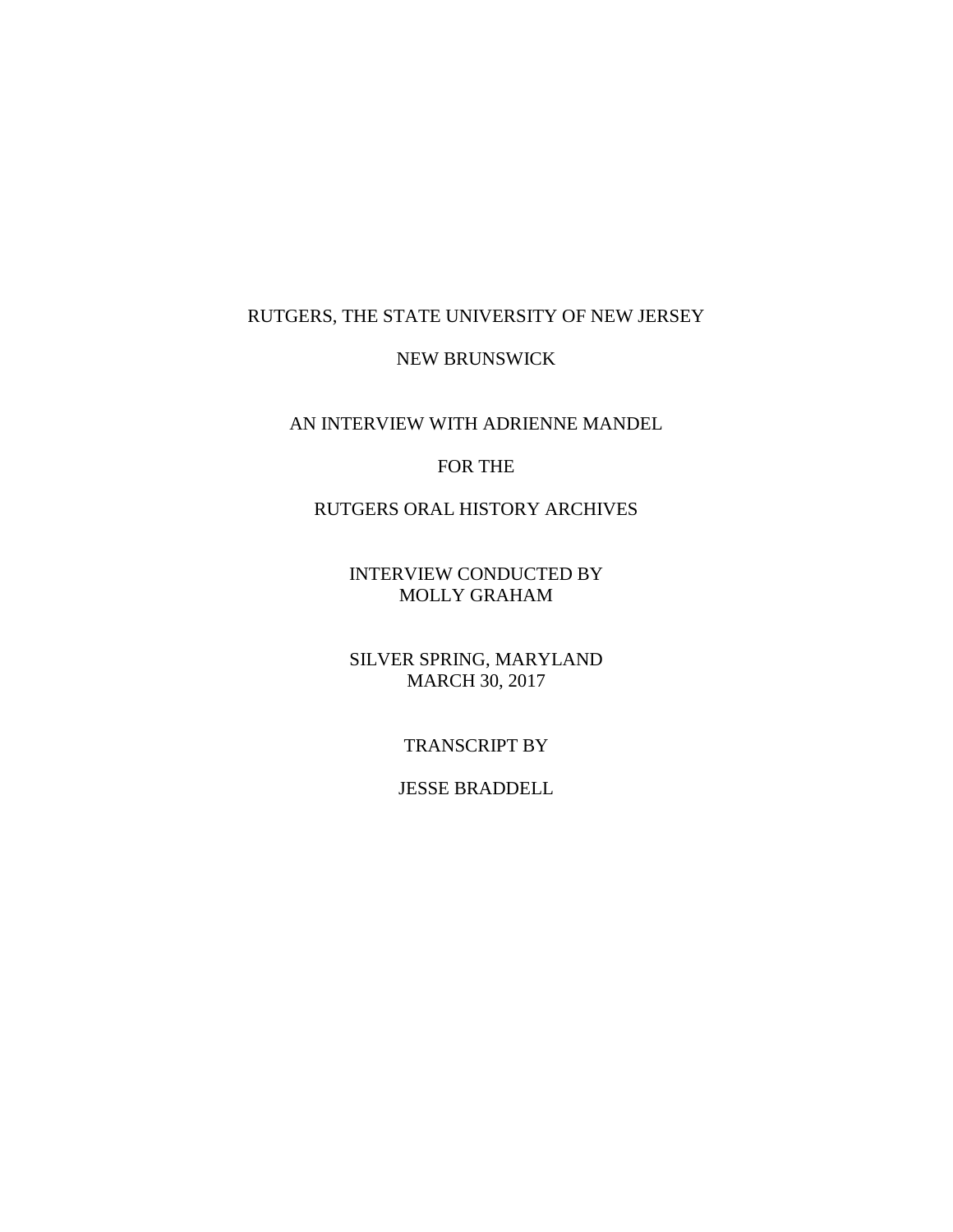Molly Graham: This is an oral history interview with Adrienne Mandel for the Rutgers Oral History Archives. The interview is taking place on March 30, 2017 in Silver Spring, Maryland. The interviewer is Molly Graham. There are a couple things I wanted to follow up on that you and Shaun talked about last time.

Adrienne Mandel: Sure.

MG: So, maybe we will travel back in time before we move forward.

AM: Move forward when you're ready.

MG: You had talked about your child welfare casework in Camden and said that you had gotten pregnant and then was asked to leave the job.

AM: I was asked by the State Department of Institutions and Agencies. They had a policy that when a female employee of the State Department of Institutions and Agencies became obviously pregnant that was not the time to continue employment. I didn't research the law. I wasn't in that mode of operation back then. If it happened today, you can be sure I would, because laws are open to interpretation. I didn't challenge it. I just said, "Got to leave." I felt fine. I wanted to continue working, but I had no choice. The State of New Jersey was terminating me, was terminating my employment at six months.

MG: I thought it was unique that you were hired at a hospital during the same pregnancy. So, I was curious about that.

AM: That's right. Friends of ours, one of the husbands of a friend of ours, in the Philadelphia area, worked at Hahnemann Hospital as a researcher and told me about this new research project which was starting about the impact of IV light in the operating rooms and how that is supposed to diminish the proliferation of bacteria and viruses in the room. They needed somebody, literally, to collect the data from the operating rooms and bring them to a central location. So, at six and a half months pregnant, that's what I started to do and the only thing that was a bit offputting to me was, as I became larger and larger in my pregnancy, walking up and down those subway steps in Philadelphia. We had no subways in New Jersey. I had been in New York with family members. My aunt and uncle used to take me to New York often, but this was a new experience and I did it because I wanted to work, Manny was in graduate school and, as I mentioned I think in the prior interview, the way things worked back then was that the wife would put the husband through school if necessary and that's what I was doing. I was fine until about three, four weeks before the baby was born and then the doctor suggested that I be available at home because we never know with the first pregnancy. I was glad to have a job for a couple of months.

MG: What was it like to become a mother for the first time?

AM: Oh, it was so exciting. It was fascinating. The only guide we had was our parents and Dr. Spock. So, the Dr. Spock book, I must have lost it or given it away to somebody, but it was so well used by me it was falling apart. There was really very little literature and guidance as to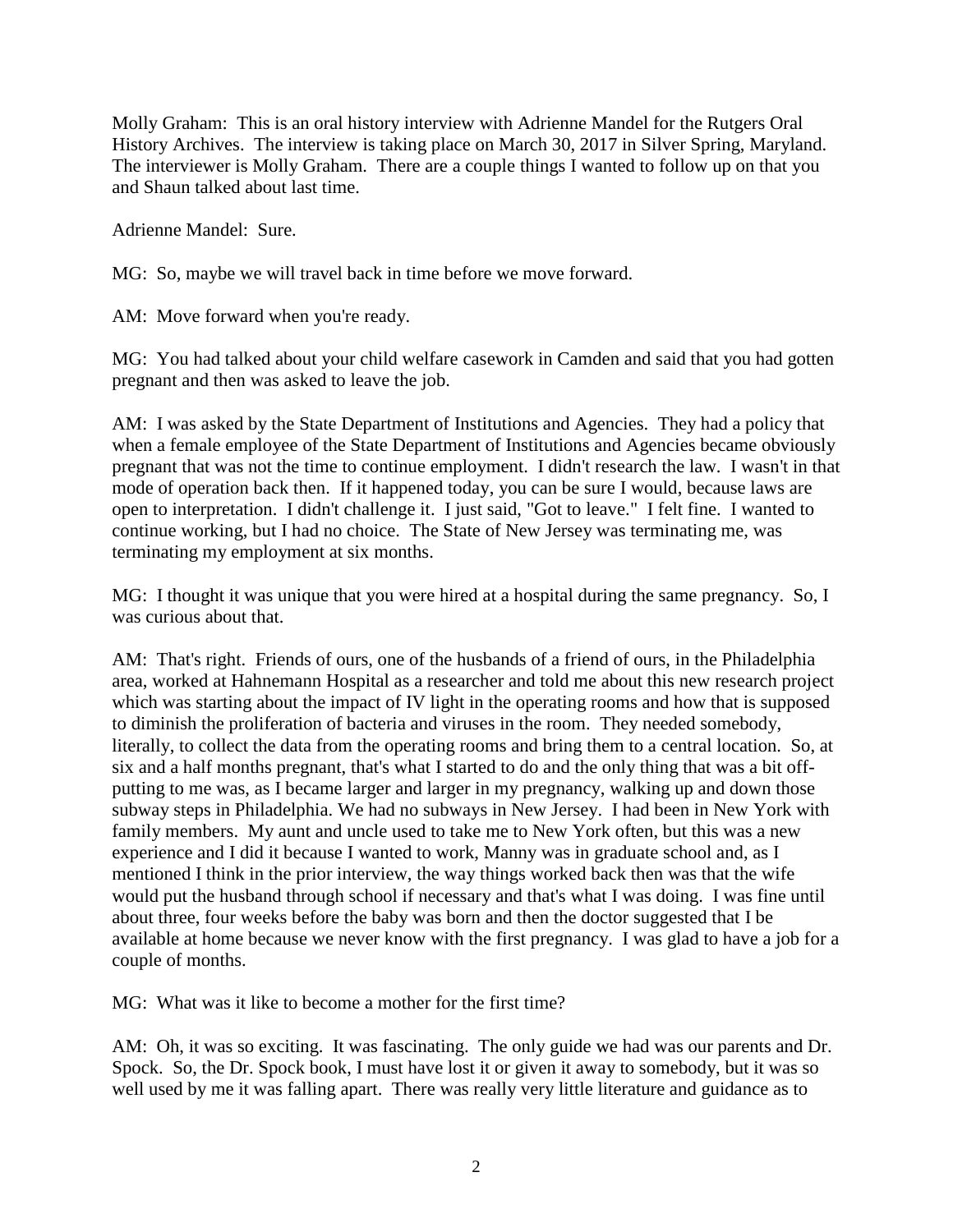how to do what. We learned that on the job, we really did. It was so exciting for me the first time our daughter laughed. My husband was at school and I couldn't call him; there weren't cell phones, but I wanted somebody to share that with me. It was the most exciting moment. I'll never forget it, everything she did. We had a playpen which I'm very happy I don't see anymore. It looked like caging an animal, but it was a beautiful wooden colonial style turned wood, like the chair over there. I would be in the kitchen and we had a little apartment in a beautiful single home in the northwest part of Philadelphia right near Cheltenham. It was a wooded area and had a lot of azaleas on the lawn. I would sit outside with her. We would move the playpen outside during the summer. Her first words, we'll never forget either, "pretty, pretty flower," because I would probably say to her every day, "Isn't that a pretty flower?" I loved flowers all my life. Having a new baby was a marvelous experience. My mother-in-law and father-in-law lived in the community, so they bonded with Lisa. It was just for a year because we moved to Cleveland when she was a little bit over a year, but it was nice that my in-laws, who had been through a massive tragedy of the Holocaust in Europe, had an opportunity to see that their son was continuing the family line.

#### MG: Did they ever tell you about their experience?

AM: Very little. I think on record, I might have told the archive that when I first met my husband, we were teenagers. We were sixteen, seventeen and we got to know each other through the B'nai B'rith Youth Organization. It was a leadership training organization and also focused on Judaic practices, it wasn't rituals of the religion and learning of the religion but it was the practices and the holidays. So, Manny was well tuned into that and I was not. I came from a highly non-observant home, although my mother worked as a volunteer in the local synagogue's sisterhood. But what was really significant was that my husband made light of his prior life before he came to Philadelphia. First New York, and then Philadelphia. I asked him once--he had this green card in his wallet and he was showing me some pictures and that was sort of prominently in the wallet. I said, "What's that?" He said, "Oh, it just says I'm a permanent resident." I said, "What do you mean, permanent resident?" Now, his accent was audible at that time when he was sixteen, seventeen. It's not quite audible anymore; maybe I don't hear it. I don't know which. He said, "Permanent resident." I said, "Permanent Resident?" Well, why do you need that?" He says, "See here, it says Perma Res." I said, "Oh, is that where you're from? Perma Res? Where is that?" He said, "Oh, some country in Europe. You don't even hear about it." That was the discussion. My in-laws did not talk much about it, a mention here and mention there. It really was the opening of the United States Holocaust Memorial Museum here, I think it's twenty-four years ago now, that enabled the whole universe of survivors to feel comfortable to share their life experiences. Very interesting, an aside, a couple of years ago, Susan Eisenhower, General Dwight D. Eisenhower's granddaughter, came to speak to a group of survivors and I attended. She tells the story of how important her grandfather, who later became our President, felt about liberation and his seeing the camps. He insisted that every one of his children and grandchildren be required by him to see that album of horrific photographs that he and his generals had assembled. My daughter is now fifty-seven years old. So, it was twentyfive, thirty years ago that her father began to open up. Now Manny goes all over, not only in the United States, talking about--he's on the Speaker's Bureau for the Holocaust Museum--not only speaking here, but we've been to Switzerland. There's a documentary made by a film producer in New York of the man who negotiated with Adolf Eichmann to release a certain number of Jews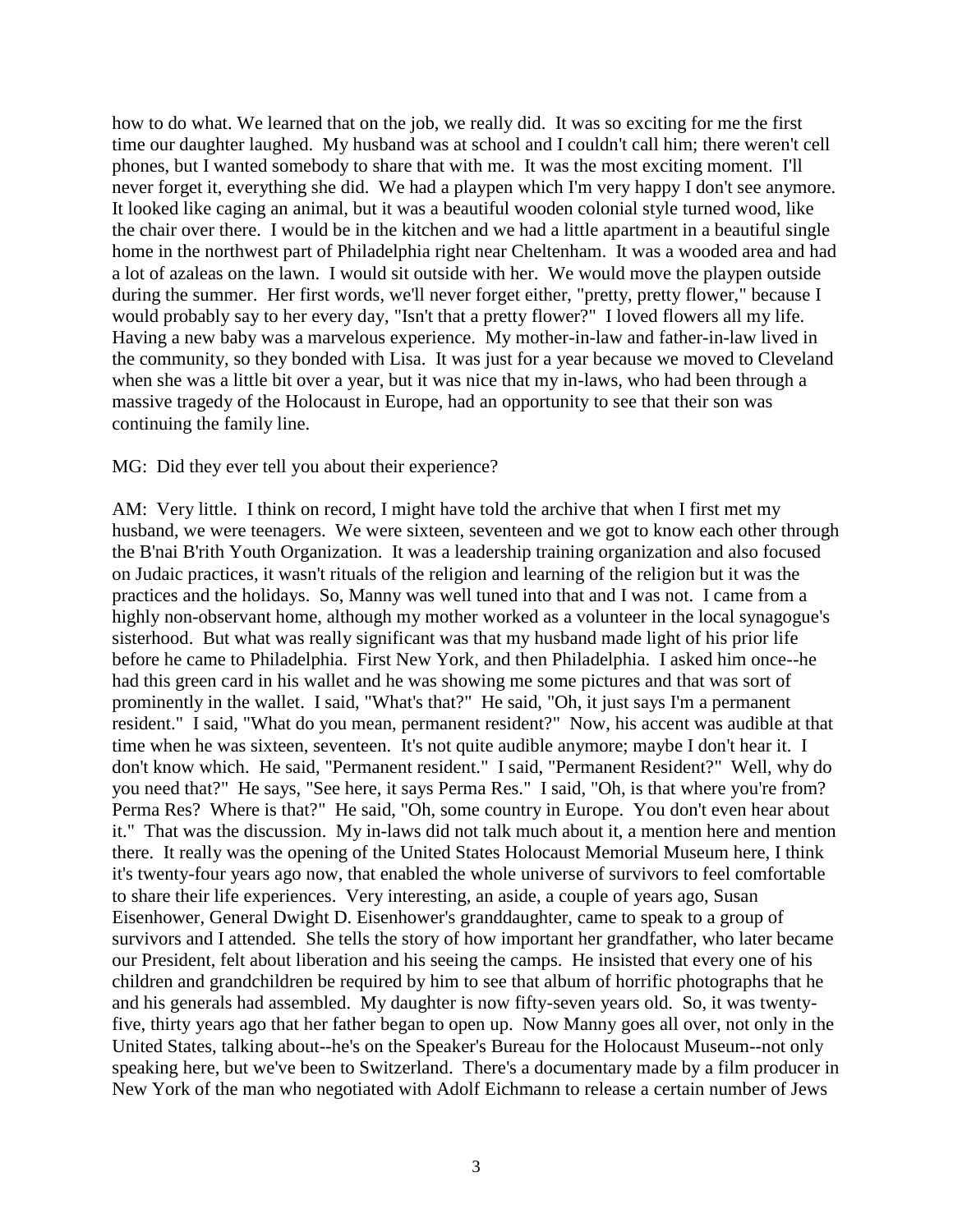from Hungary in 1944 toward the end of the war. It's the story of Rudolf Kastner. Manny speaks about that. The documentary has been shown all over the world, and he's gone to a few of the local US showings to accompany the film. So, no, my in-laws didn't talk to me about their Holocaust experiences. Manny and his mother were in concentration camps. My father-in-law was in the work brigades, labor camps mostly in the Ukraine, and at the end of the war he literally marched back to Budapest where they were a highly respected family. He was a clergyman, a Hazzan, one who sings the services. His wife wouldn't return to Hungary. She said, "No." So, that's backtracking a bit, but that gives you some idea. Every child born to a Holocaust survivor is the retribution for what the Nazis did to an entire population of six million, Manny and many other. But they are, what he terms, a diminishing resource. We're eighty years old. We are not going to live forever. If we're blessed with good health I hope we live for another ten, twenty years, whatever, but our lifespan is limited. He often quotes George Santayana, the philosopher historian, who said, "If you don't know your history, you're bound to repeat it." That's a paraphrase of course. It's interesting you're here today and he's at Hamilton College and Colgate University talking about his life experiences. Mine is much different.

MG: It is great that he has his story on the record.

AM: Yes, yes. Steven Spielberg, the Shoah Foundation in California, had interviewed him, and the Holocaust Museum here has interviewed him. The process is that all survivors' stories are being recorded because Manny says he would love to hear the words of a Civil War veteran and how did he feel when he was reunited with his brother who lived in the South, things like that, to hear the feelings and the emotions, not just what we read that good historians have captured, but it's very different. So, you're doing the same kind of work.

MG: I agree.

AM: Okay, good.

MG: What can you tell me about his experience?

AM: He endured the experience for probably three years of his life, from five through eight. I would be glad to lend you copies of his tapes or anything, if you're interested in hearing it. I don't like to speak for him because he does a very good job himself, but I guess it influenced his future career. He graduated from the University of Pennsylvania School of Social Work and decided to work with adolescents, and did that for many years, and then went into psychotherapy practice himself. I'm sure human services was a calling in many respects because first he thought he'd be on track to be an engineer, but he decided engineers just sit and fiddle with things and numbers and he didn't like that; he liked personal interaction. He didn't have a dad for about five, six, seven years. His father was in and out of his life because he was sent to labor camp when the war started in '41. Manny was just five years old. They weren't reunited until after the war in Israel. Did he feel deprived when his dad told him he couldn't have a bicycle because they lived on a top floor of--we've been back a couple of times in fact, in Budapest--of a lovely building and they'd have to drag the bike up and down and the elevator parts were unavailable? If he were riding himself in the park, somebody could see his yellow star and decide to knock him off the bike just because they could. So, did he feel deprived? At the time,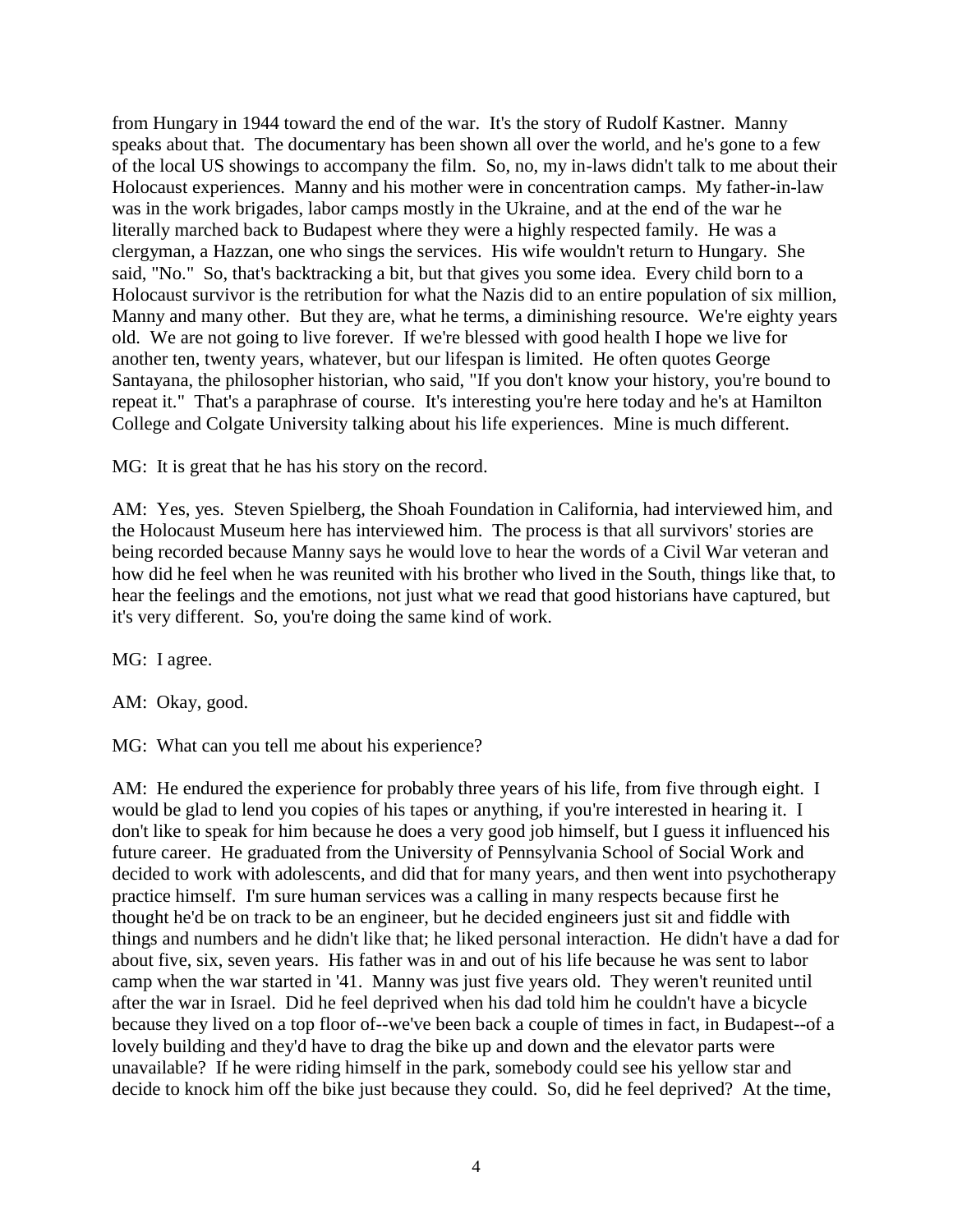he didn't really understand, but his memory is so sharp and acute when he was seven, eight. He can describe his life in the Bergen-Belsen Concentration Camp, not from reading but from experiencing. We went to Bergen-Belsen a couple of years ago. We're invited back every five years for the commemoration of the Holocaust at the site of the Camp and they have a marvelous museum there, a lot of artifacts from 1940 actually through '48, because it was a displaced persons camp after the war. After Many was released, after six months during a horrible winter, to a children's home in neutral Switzerland; he was fortunate or unfortunate because his mother was a teacher and came with him. She could speak French and a little bit of English, and German, and Hungarian. There were a lot of Hungarian kids who were in that Hungarian complex of the camp. So, his mother was there with him, but anything that anybody got in trouble about was always blamed on him because he was the son of the teacher. He tells those kinds of stories too. But when we were in Bergen-Belsen, one of the women who we got to know, Rivka, asked me to walk with her. There's a footprint of the barracks where they stayed, just a footprint, of wood and brick, no building. She said, "Walk with me over this way." I walked with her and she said, "That was the latrine." She described it in all its ugly horror. Manny never got into that. I guess, maybe for a boy, it was different, but for her, a little girl; he remembers the soup, which was the main meal of the day, and he describes it as sort of very weak coffee with some bones and he remembers the Nazi who would bring it, yelling in the morning to be out at four 'o clock in the mud and things like that. He remembers the fact that the people started businesses. They would take tin cans and make jewelry. They would swap cigarettes for jewelry to try to achieve a sense of normalcy of life, not knowing what the next stage would bring. So, he has some vivid memories and he has joyful memories too. He had what they later diagnosed as pneumonia and they put hot mustard packs on his chest because there was no sulfa. He said he spent a lot of time either trying to recover or feeling bored because he couldn't run around. He tells a story--his uncle was in the men's section of the Camp. This group, which was rescued by the man by the name of Kastner, was supposed to go to a neutral port and be transported to Israel--Palestine, at that time. But the negotiations were going on and weren't finished and they were diverted to the Concentration Camp and one group of these sixteen-hundred people got out in three months and Manny's group didn't get out until six months, but he recalls that there was some semblance of a school that was developed and holiday celebration. Hanukkah is in December and they were still there. He can paint a pretty vivid picture of what it was like. Oh, and his uncle was telling him he couldn't run, because in the mud his shoes would fall apart. He remembers that vividly and he was angry. He was a seven-yearold; he wanted to run around. His uncle was able to barter some wooden dowels to stick into the leather and the sole of the shoe to keep it together. He was so proud of his new shoes. His mother tells about putting a diamond ring in a bar of soap when they were transported. They were transported in cattle cars. I don't know if you've been to the Museum here. She had put the soap down for a minute at some wash station and it was gone. His mother took some provisions with her for the trip, which they thought was to a neutral port. They were a religious family. In the U.S. they would've been called, probably, an Orthodox family. She had the foresight to take with her foods that didn't need refrigeration. She took a slab of bacon. Well, Jewish Orthodox families don't eat bacon. They don't eat any pig products, but she did that because she knew in her mind God would forgive her for breaking the rules, because you needed some kind of sustenance. These are the little tidbits that I can fill in, but not as effectively as my husband has been doing it now for the past, eight, nine years he's been with the Museum's Speaker's Bureau. He started just as a docent at the Museum. You know there's no real tours at the museum, only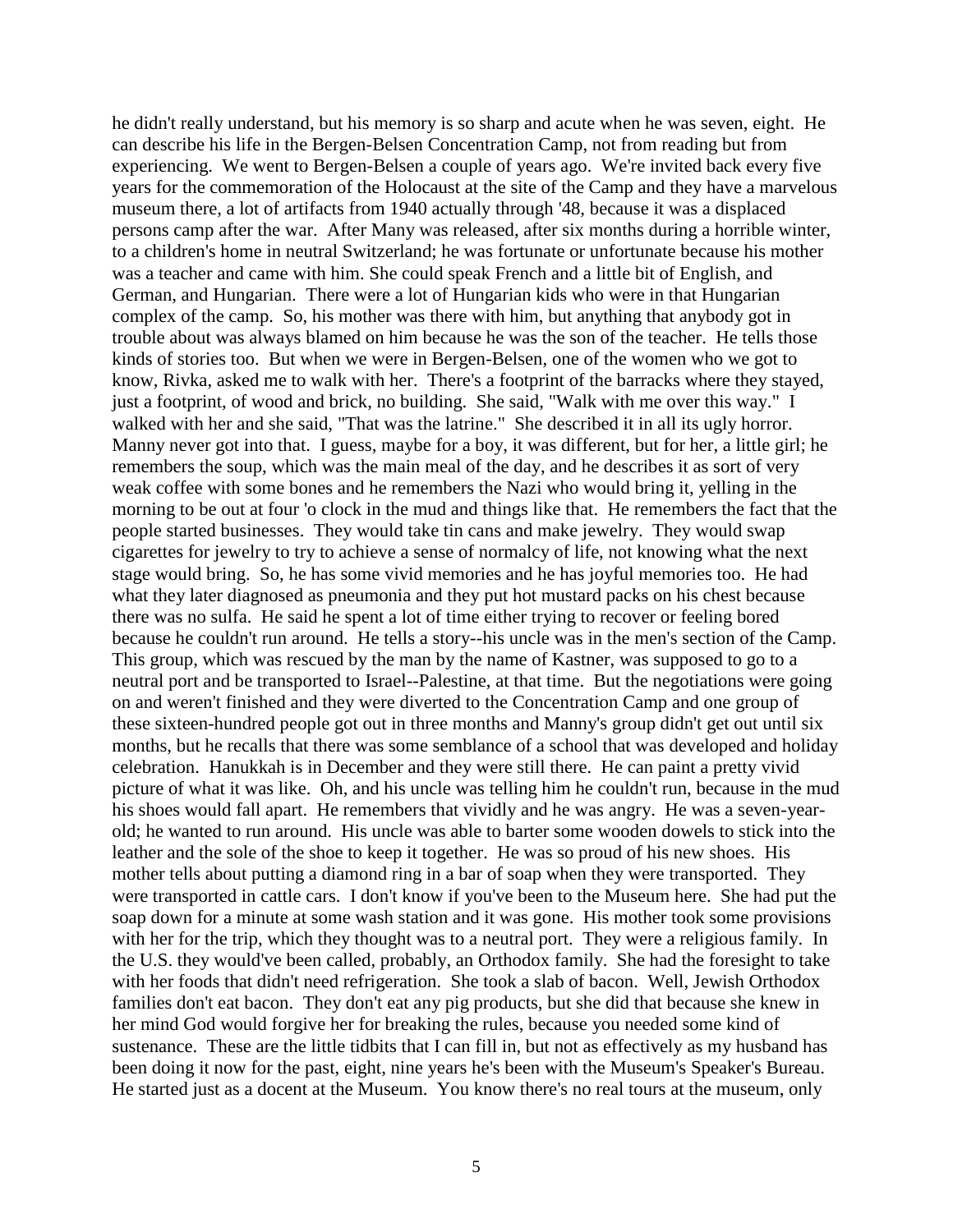for school groups and for law enforcement. Police, FBI, CIA, they all come there. That was started some years ago by the police chief of Washington DC, who felt after he toured the Museum that it would be very important for all his rookies to see that even though the government and the police are those who are supposed to be helping people and protecting people; if the government says something to you that you don't believe should be done, you have to have the stamina to confront that, because the police didn't, the police in Hungary. The war came to Hungary very late in '44, but the Hungarian Nazi Party themselves, the Arrow Cross, were there before, and many of them were neighborhood police who would have knocked a kid off the bike if they wanted the bike if they saw the yellow star because some supervisor told them to do it. Manny often speaks to FBI and police and law enforcement groups at the Museum.

MG: That seems especially useful now as there are these deportations and sanctuary cities are being targeted.

AM: Yes, yes. Well, you're sitting in Montgomery County, Maryland, which is a "city" of a million people now. The county government here delivers all services; schools, law enforcement, libraries, recreation, planning by the county governments, just like a city. It's an anachronistic carry-over from the south that we're called a county. We're a million people. So, it's interesting. Really, if you're interested in Manny's story, his history, we'll be glad to see that you get something to read. I'll give you the names of three books that have been written about his saga.

MG: I would really appreciate that. It is something I teach when I teach oral history. We've interviewed Holocaust survivors and their stories are just so important.

AM: Right. There's a man whom we know in the New Brunswick-Rutgers area, Paul Winkler, Ph.d, an educator who has brought Holocaust education into the schools. You may have even worked with him. He has organized the survivor community into some folks who agree to speak about their experiences and he speaks. He's not a survivor himself. I think maybe his parents were.

MG: Well, thank you for sharing that with me.

AM: Sure.

MG: You moved to Cleveland and then to Detroit.

AM: Right.

MG: You talked about that in the interview with Shaun.

AM: Yes.

MG: I was curious how you were thinking about your career unfolding because one of the things you said was you always had your eyes on Washington, DC.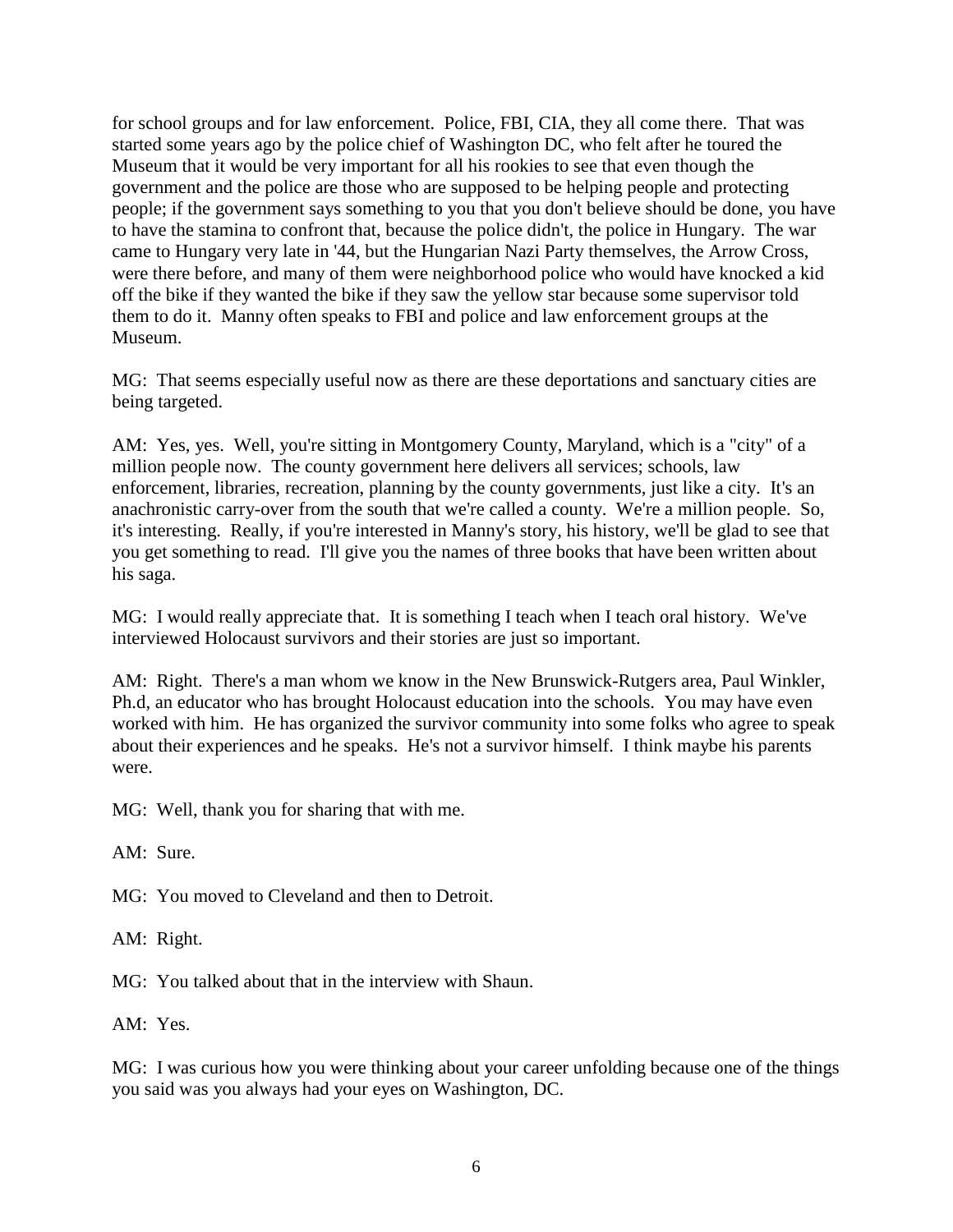AM: Yes, not necessarily DC. I certainly wanted to return "back east," because we were blessed enough to have four parents who were removed from our daughter and later in Cleveland, our son, our two children. I really wanted to come back east. Having been a Rutgers graduate in government and history, those were my interests and I became peripherally involved through League of Women Voters, basically, keeping my eyes, all the time, on current events. I found it very interesting, but I really felt that my major focus had to be my kids. That was no different for many other women in that milieu in the early '60s. The transition to women's movement was just very nascent then, it was just beginning, but I had the feeling that as my kids needed me less and less on a daily basis while they were at school, then I would like to be able to work in some form of government and why not Washington, the hub of our government. So, it wasn't that it was gnawing at me or bothering me. I was a happy mom and I found interesting things to do, but I was glad that Manny was given the opportunity. The focus was always on the male in the partnership. The female was always supposed to be the supporter, when necessary. I really didn't look at work as the need to contribute to the family's economic situation, but rather as something satisfying and also some way I could be helpful. That's why I was looking toward Washington as a great place to be.

MG: I read in your materials that you had given some advice to your grandson who was applying for colleges or jobs. You went through something similar.

AM: Oh, yes. I would read the *Washington Post* every day. They had many more pages of job announcements than they do today because now everything is done digitally online. Zachary graduated from the University of Maryland with what Manny refers to as a degree in "Washington Engineering." When people say to us, "What do your grandkids do?" He responds, "My grandson is involved in Washington Engineering." "What's that?" "Government and politics of course; that's the industry." Zachary graduated with that degree and he really didn't know quite what he wanted to do. His mother is an attorney. He knew he didn't want to go to law school. He didn't want any more school. So, he used to sit home, as Lisa said, on their sofa in the family room with a meal plan. She'd come home from work and he expected the meal to be prepared by his mom. That didn't last too long. But he became involved in doing some podcasts in Northern Virginia. I don't listen to them because he said that it would burn my ears. He wants me to be the lady I am, but my son listens. His uncle listens. He says, "Zachary is very well informed," but he didn't look at that as a career, radio broadcasting. One day, Lisa said to him, "Zachary, you've got to get off that sofa and figure out what your next step is, what you want to do because the meal plan is over." [laughter] She mentioned to him that there was a temporary opening in the building in which she was working. So, he followed through. He's been there now for the past three and a half years, four years, and he seems to be pretty happy, although he, too, would like to be on the Hill, Capitol Hill. I, too, thought I would like to be on the Hill. I answered all kinds of ads and I showed him, when he really got off the sofa and started looking. I had about a four-inch file. Do you know what carbon paper is? Okay. We used to type and make a copy for ourselves. I would submit in the mail, US Post Office responses to ads. Now, granted, my file--because Manny and I sort of keep archives here too. You'll see. I'll show you some stuff. Literally, it was four inches thick. Now, granted those were the rejection letters and my carbon paper application, but I showed it to Zachary, and I don't know whether or not that assuaged his feelings of, well, I just got to get out there and make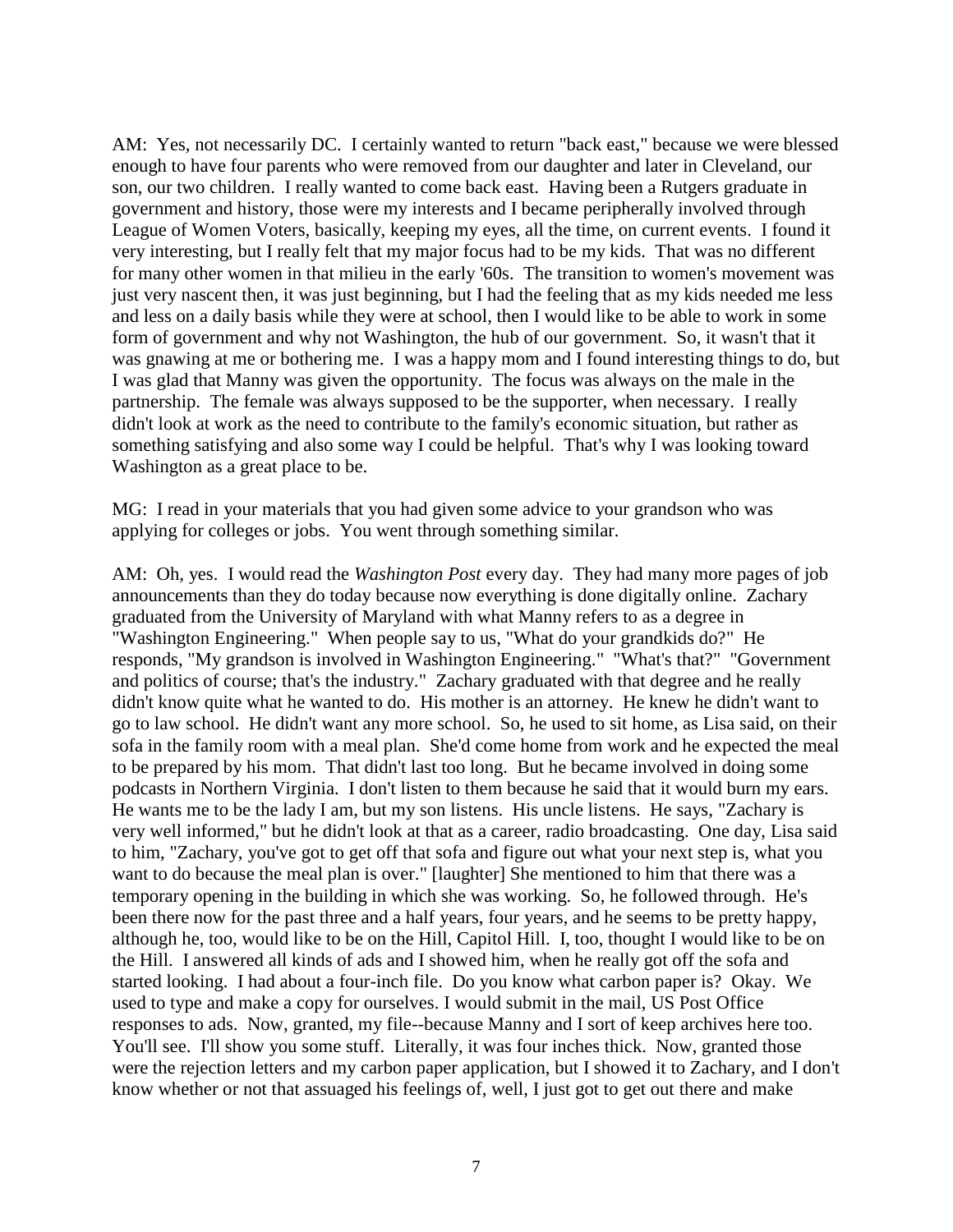applications and yes I'll have rejections, but something will come through that'll be good. But he saw that and he thought it was a little funny. [laughter]

MG: When you came to the DC area, where did you settle?

AM: We settled immediately in Silver Spring, in the northern area of Silver Spring at a location called Layhill, Bel Pre area. It was a nice neighborhood where the kids could walk to elementary school and junior high school, both--they were already calling that middle school--and had lovely neighbors. We still keep in touch with at least two of them who remain in that neighborhood. It was a good place. It took Manny thirty-five, forty minutes to get downtown. He had carpool, most of the time. I started working after a couple of years, downtown at a nonprofit that tried to teach disability organizations how to access federal programs called FPIAP, Federal Program Information and Referral Program. That worked pretty much okay for a while, but it was a soft money job and soon it was disappearing. I had a friend who worked here in Montgomery County at the Parklawn Building, which was known as part of HHS, Health and Human Services. She worked for the National Institute of Mental Health and she would say to me, "You're really silly to be spending two hours a day commuting and then coming home and making dinner. Why don't you look for a job in Montgomery County?" I started to do that and I landed an internship here in the Department of Health and Human Services as a bureaucrat. That lasted a short while, like a year or two. The kids were in school. Then I went into another department, that operated the Comprehensive Employment and Training Act program, CETA. That was a federal program and they provided employment and job training opportunities for people who were underemployed, economically disadvantaged, mostly and that lasted a couple of years. I was part of the monitoring unit because there was a lot of fraud and abuse in the program and the federal government said each of the localities should start a monitoring unit to evaluate whether or not the programs were really delivering what they should and also looking to ensure that there wasn't abuse. So, there were just five or six of us. I enjoyed that work very much. We would do a lot of interviewing of the recipients of these training programs, as well as those who delivered the programs themselves. We'd develop our own questionnaires to do these surveys. In fact, a colleague of mine, two of us, were sent to many different locations in this area. We also went to Ohio, as I recall, maybe even to New Jersey, to deliver training to other CETA employees about how we developed our own training questionnaires and just to give some general information. There was no real format. We had to sort of create these things ourselves. It was a new program of monitoring the CETA program. We became, I guess, training officers or models for the other localities in this and other areas. That was good until the government no longer funded the CETA program and Montgomery County didn't know what to do with us. This was the first time reduction in force, RIF, was occurring, so they gave the six of us, an opportunity to interview for jobs before they were posted, jobs in Montgomery County government. The first job they sent me to interview at was with the Health Department. I wasn't quite sure because the position listed was Health Department Inspector. Now, I had no medical or physical health background and I tried to get a little information on it, but nobody was very forthcoming. I found that the job was to go into restaurants and look for rats and roaches or whatever. I came home at night and I told Manny, I said, "I would rather be unemployed." I said, "I cannot do this. This is not the kind of work I want to do." He said, "It's okay. You'll find something. Don't get upset." Then they gave me an opportunity to interview for the opening of a new senior citizens' center in Montgomery County and it was one of the largest and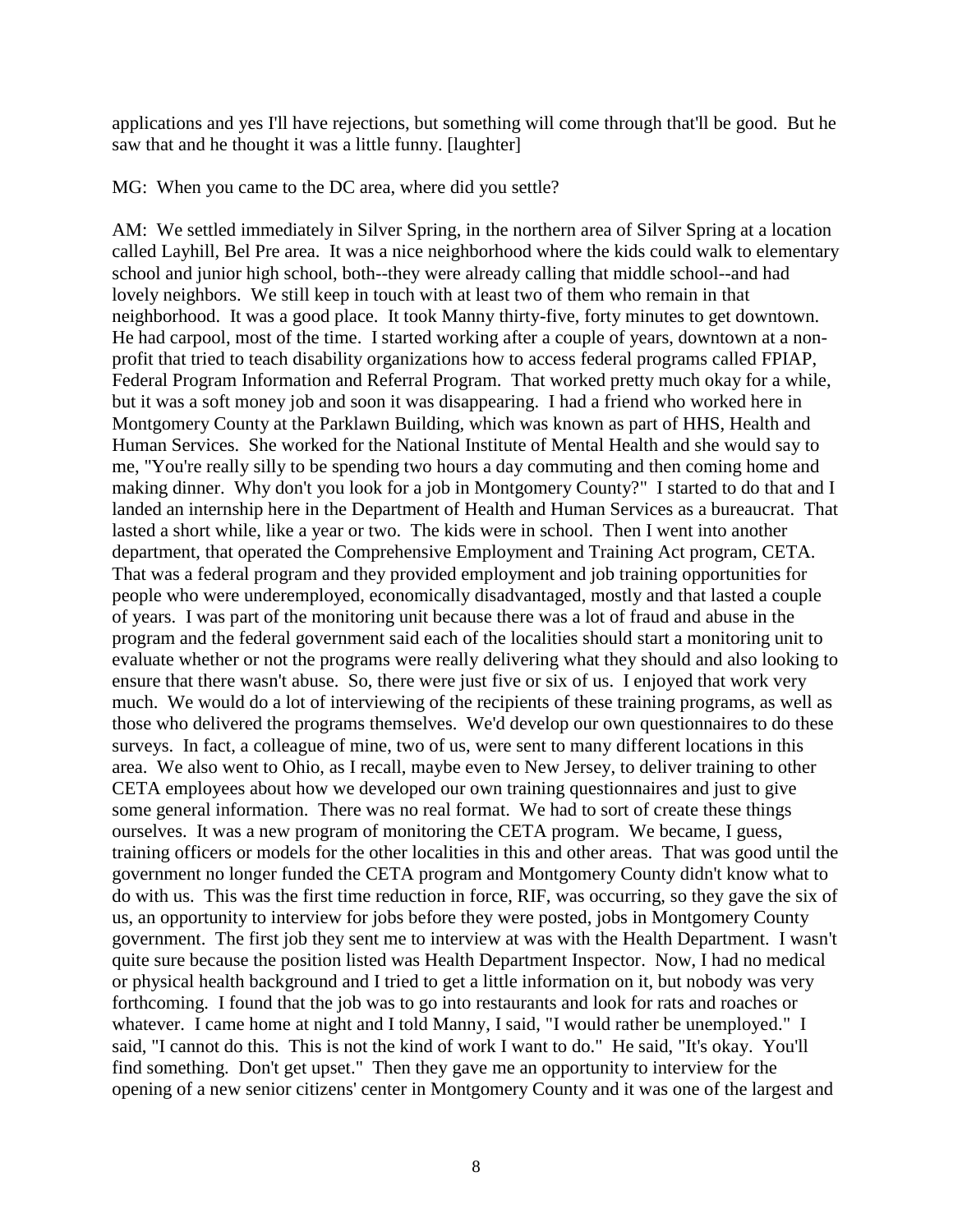most exciting multi-service senior centers. The Recreation Department had a senior center operating, but it was mostly for exercise groups and entertainment, but this new center was to house a nurse and once a week dentists and cultural activities and art classes and current event classes, and do it all without a program budget. So, I beefed up my resume. Because my mother had just moved here from New Jersey, it helped. My Dad died in '69 and she lived ten years near my sister in East Brunswick and then she decided she would come and live some years--as it happened, it was about ten years with me. Not with me but in the community. So, she moved into a senior housing development just about a mile from our home. The building was new, the whole complex was new, but they wanted to have activities for seniors there. So, she was still driving, a vibrant lady, quite dynamic and she organized card groups and things like that. She said, "A lot of the ladies would love to go out to movies, but there are not enough drivers. So, I offered to drive and Manny offered to learn how to drive their bus and he had to get a C license, a commercial license, and he did that. We volunteered. In the application for the senior center job, I was the activity leader at Homecrest House. And I was. Nobody else was volunteering there and Mom and her group of friends would get together and we would do different things and go different places together. So, that got me into the Holiday Park Senior Center, and I was there for close to two years. I had an open-door policy. I decided that although I was enjoying one aspect of the work very much, which was reaching out to all the resources in this wonderful county--the library, the tax office, the Health and Human Services Office--and bringing people in to give programs at the senior center. Right after lunch, one o'clock every day, there'd be a program. Then I started a volunteer corps among the seniors themselves and we found one woman who taught Tai Chi, somebody else who taught bridge, another five or eight people who did stories about their travels and they'd come with their slide shows and their pictures, and art lessons--all volunteer. So, I started a volunteer corps at Holiday Park Senior Center. I started a monthly newsletter with the volunteers and I think the column that I initiated, which was called Wellness--we'd have the nurse and the dentist and people from the health department write stories and paragraphs about maintaining good health in that column. I enjoyed the work but the thing that I didn't enjoy and I felt I wasn't really professionally equipped to handle, was people coming in and sitting in my office and telling me their troubles. So, I wasn't a counselor and I wasn't a social worker. I was empathetic, but I was there to do a job and not to do individual counseling, and yet, I was not able to close my door and hide behind the door. I soon had my eye on a possibility because I heard of this office called the Office of State Affairs in Montgomery County and I had my eye there. How did I get there? My daughter was my conduit. She was graduated from the University of Michigan and in what they now call a gap yea; she took a year off to work. She really wanted to go to the University of Michigan Law School and although she was the President of the student government of the whole university, not just her college, her little arts and sciences college, she didn't get accepted. She had a letter from the President of the University, and she did not get into the University of Michigan Law School. She was an out-of-state student and the competition was enormous; they took their instate students first, and I understand that as a Rutgers graduate. So, she came home and she started working as an intern in the county government as I had started some years before. She worked for the County Executive, the mayor. The mayor had a CAO, Chief Administrative Officer, and an Assistant CAO. The Assistant CAO was a woman. My daughter said to me one day, "Mom, why don't you go and see Freda Mauldin. She's very interested in women being able to get into career tracks they really enjoy and move up and she's a great person to talk to." She said, "Take her for a drink." In my naivete, I said, "A drink of what?" Lisa said, "Take her out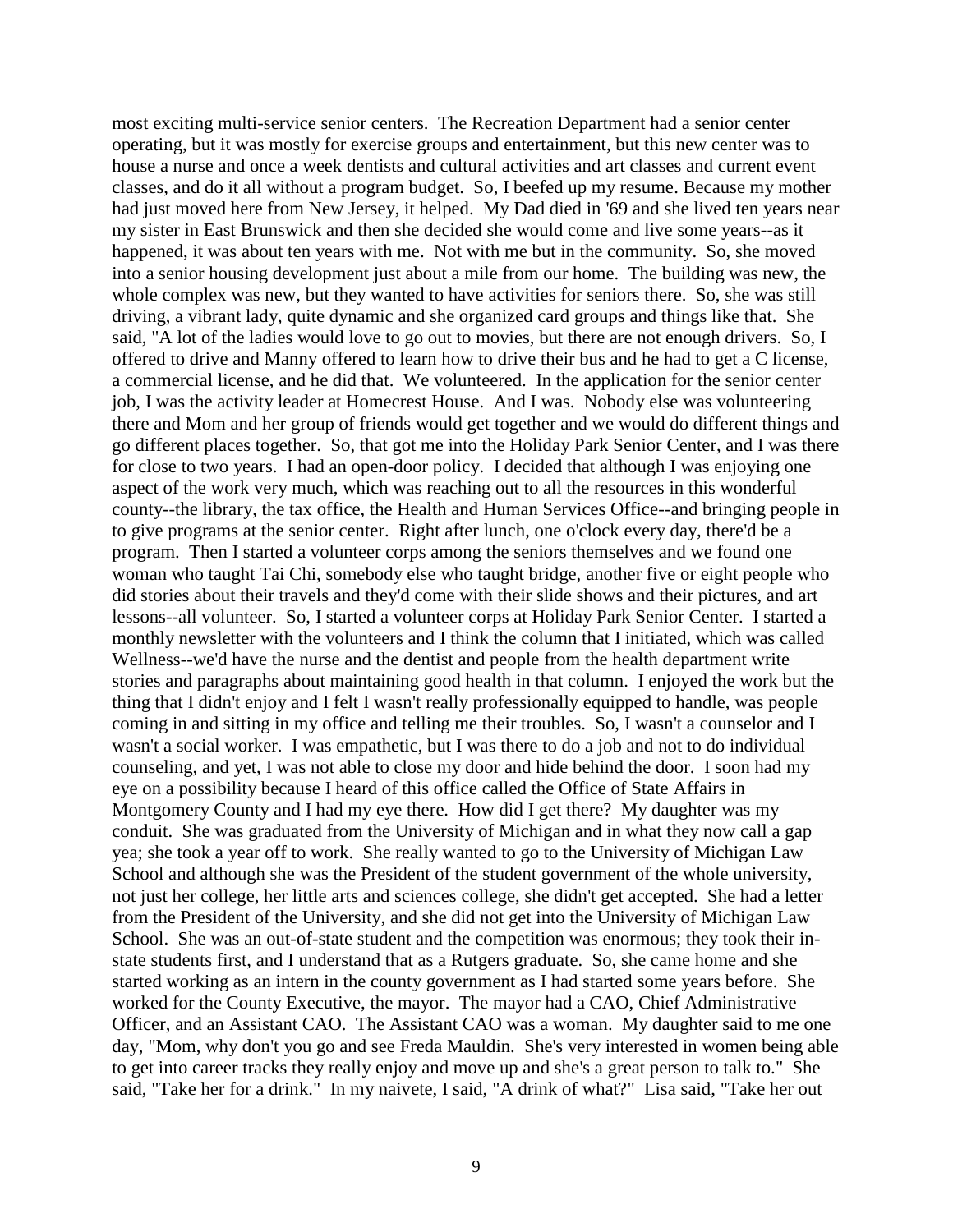after work someday for a beverage of her choice." There are no bars around here. I know New Jersey has bars, Baltimore City has bars. Montgomery County doesn't have bars but I said, "Where would I take her for a drink?" I said, "Okay." I was not very comfortable with that whole concept but Lisa, my daughter, was teaching me. I called Freda and introduced myself and told her who I was, the mother of the intern who works in her office, and we went for a drink. After a long discussion she said, "I'm going to see what I can do for you." So, it takes another woman to help another woman for sure, and within three or four months she said, "I'm going to help you get out of Holiday Park Senior Center and you're going to be the Assistant to the Assistant CAO." Not knowing what I would do or how I would do it, there I was. Basically, I did a lot of writing and administrative tasks. Again, my eyes were on the Office of State Affairs and of course the connotation of "state affairs" was not bothering anybody back then in '83, '84, '85. Soon, after I left, the name was changed to Inter-Governmental Relations, which people sort of chuckle about, State Affairs to Inter-Governmental Relations. Anyway, that office was on the same floor as the CAO. I saw what was going on there and I got to know the director of that office. There were three people, two men and a woman, and she was pregnant. She would be leaving for her maternity leave in January when the state legislature begins its session. I got to know Tom Stone in the office, who was a man who worked very hard in the campaign of the current mayor, County Executive Charles Gilchrist. Lisa, our daughter, had been a page in Annapolis for two weeks of the legislative session. So, she got to know the man who became the mayor here. He was a State Senator first. She got to know Tom Stone, who worked for Charlie Gilchrist. She said, "Well, just let people know that you're available." I said, "What do you mean I'm available? I just started working for Freda." She said, "Talk to Freda so that she understands." I had been there maybe six, eight months. I told Freda that I understood that the woman who was working for Tom Stone in State Affairs was going to be leaving for a while and Tom is a little frantic. What would they do for three weeks or a month? So, Freda said, "Well, go tell him you're available." And I said, "But you're expecting me to be here." She said, "That's the opportunity that you're looking for, isn't it?" Long and short of the story is, the woman never returned to work after her child was born. So, I competed for the job. I had to take exams and file applications just as all merit system jobs are done in government. Having spent a month and a half in Annapolis already, I went down during the summer before the January session with Tom who was this great big six foot three guy, Director of the office. He would take three or four steps and I would have to take seven to catch up with him. I'd been to Annapolis doing some advocacy, but maybe just once or twice in the years since '73, when we moved here. So, I really didn't really know Annapolis. Tom Stone and Tom Lingan lived together in one room in a hotel in Annapolis during the legislative session. Cathy, the woman who worked with them, pretty much commuted. She lived closer to Annapolis. Annapolis is about an hour from here. So, I didn't even think of how I would work this out, but I followed Tom around for a few days when the committees were meeting during the off months of the official legislative session. There I saw, in the Judiciary Committee--this is 1984, '85--strictly men, no women, in their summer clothes, open shirts, a couple of them quite stocky looking men with the blubber hanging over the belt line, eating apples and throwing the core on the desk, smoking. This is an official government Committee session and I was a bit startled. At the end of the day, Tom said, "So, what do you think, kid?" Then later, he started calling me Mom because he knew my daughter. "So Mom, what do you think? Do you think you can do the job?" I said, "I certainly want to do the job." He said, "Well, you just get out there and round up those ponies and you do it." That's the kind of orientation I didn't get, but the Tom Lingan who was finishing his law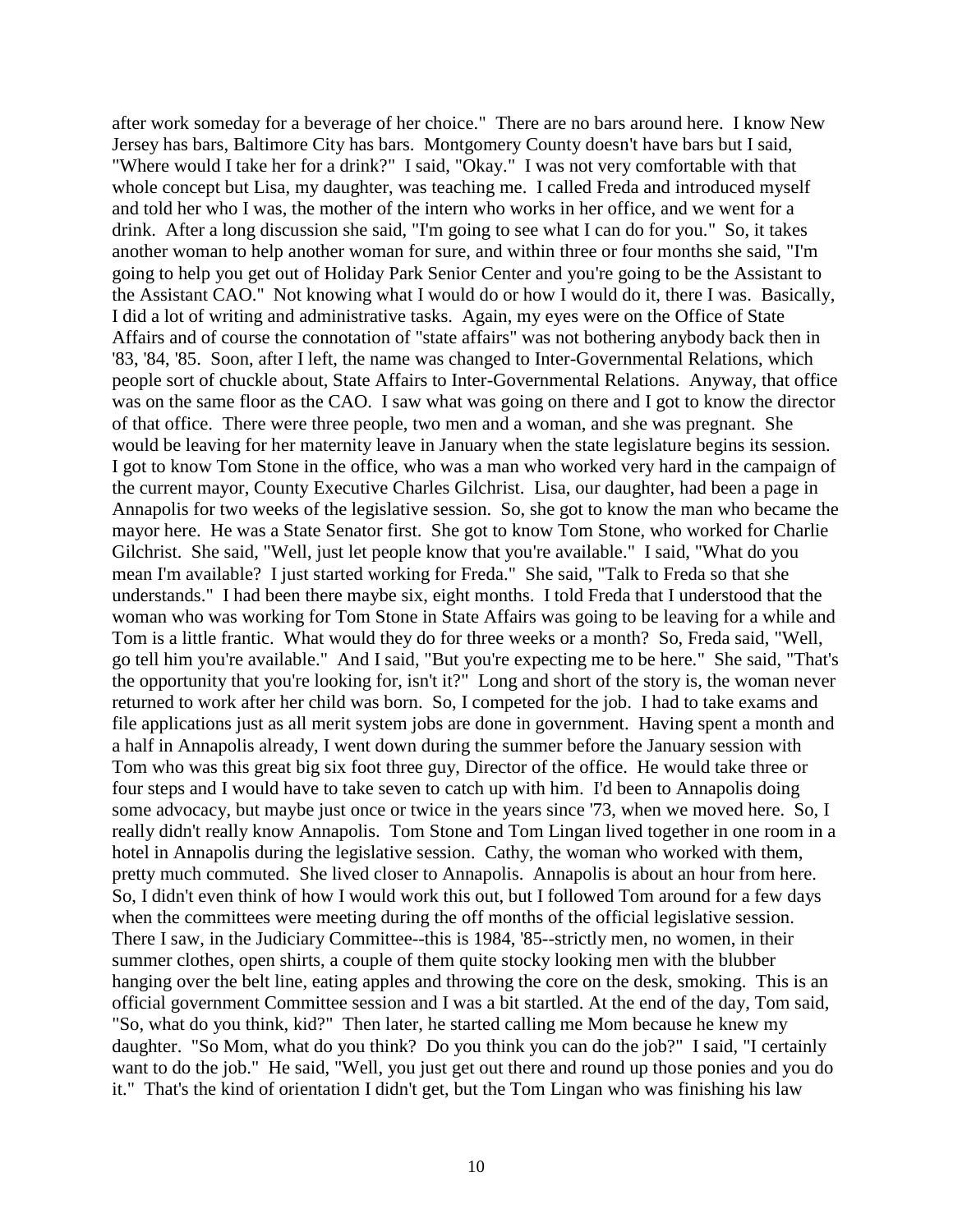degree and who worked in the office understood that I was a little bit bewildered. He took me under his wing and I started in October or November. Fortunately, Freda was very supportive because she understood. We started by my receiving a portfolio of work that I would be doing in environment, the soft stuff--environment, and health and human services and a couple of the other departments. Tom Lingan took me around the building and introduced me to the different department people and told me with whom I'd have to interact. I remember we visited one Senator who lived near my home and she was working on a bill. We were helpful doing some research for her because the main focus of Office of State Affairs was to support our delegation in Annapolis, our eight Senators and twenty-four Delegates and bring the county government's perspective on how bills would impact the residents here in Montgomery County. I did that for ten years and I enjoyed it thoroughly. I was happy, satisfied, felt productive and learned a lot. It was a wonderful learning experience.

MG: It sounds like some of the things you did before this position helped you survey and understand what were the community issues and needs.

AM: Yes, yes. David, our son, was in fourth grade and he would walk to school, which was wonderful. In fact, our house was right next to the school path. He was a bit uncomfortable when we first moved. He had more difficulty integrating than his sister did. There was a girl across the street that Lisa had immediately become friendly with and they went off to middle school together and enjoyed each other through much of at least the early years in high school. But David found it a little difficult. In fact, one day, I stood on the chair in the kitchen watching him because the kids came home from school for lunch. It was a neighborhood school and I wasn't quite sure he wasn't going to run into the woods rather than return to school after lunch. We backed into a green space and there was a little hill and woods; the school was at the top of the hill. David adjusted. It took a while but he adjusted. There was a dirt path through the woods, right to the school. One day, there appeared a lot of pebbles and the kids would walk and kick up dust, and this was the time when there was information in the press and radio, television, about mesothelioma being asbestos laden earth and stone. I was reading about that and I thought, "I wonder what's in those stones, because the kids are kicking up this dust as they walk to school." So, I wasn't smart enough at that time. This was, I guess, '74, '75. Now I'm telling you how I got into working on the Hill before I went to Montgomery County government. I phoned the local Delegates and Senator in my district and asked them to come and see this path and tell me whether or not the dust and everything that was coming out of those pebbles that the kids enjoyed kicking and throwing at each other, could have asbestos in it. Where did these stones come from? They did the little bit of research for us and found out that they came from a quarry that was an asbestos-laden quarry. Within two weeks, those stones were gone and it was because of the intervention of State Senator, Larry Weiser. I'll never forget; he was sitting in my living room with, I think, two of the Delegates. In fact, the woman, who I later went to her home because she became a Senator when Larry stepped down, was there that day, Idamae Garrott. Remember, this is 1985, '86. Larry, after this whole episode was over, said to me, "Why don't you consider becoming a precinct official?" I remembered from New Jersey that the precinct official in Hillside used to visit our house porch before every election; my Mom was an election judge and he used to brief her. There was no training for election judges the way there is today. I remember the simple click, click machines. When you'd go like this [flip a lever with your finger] and choose by pushing down the little levers. I often would sit and listen to the stories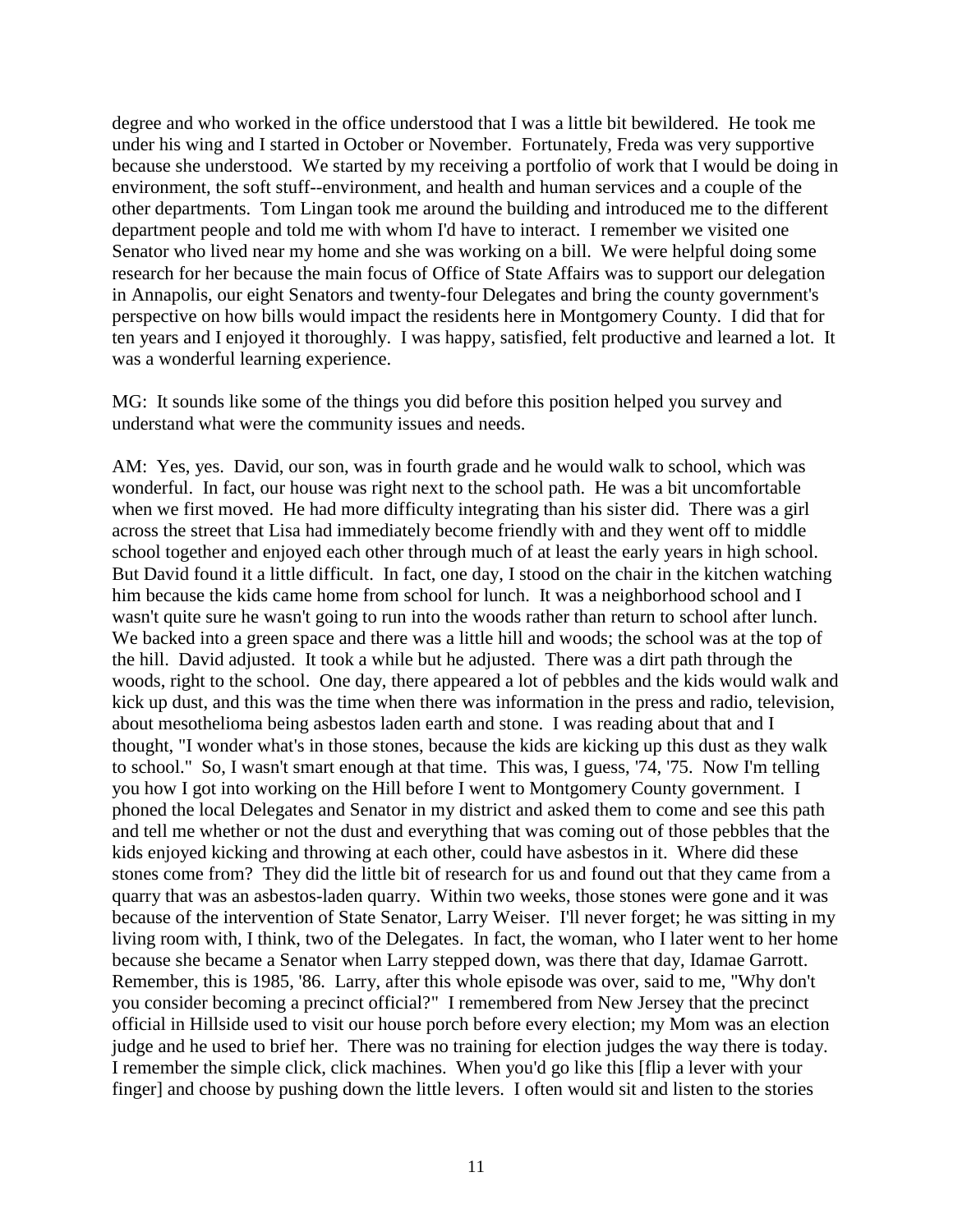that the precinct official would tell Mom. That's the only paid employment my Mother ever had since we kids were born. So, I thought, "Well this will be really interesting, and get me back into the swing of government and politics," and I did that. In fact, I did it for fifteen years, precinct official, raising dollars for Democrats once a year, door-knocking and recruiting people to volunteer to help those who were running for office, having backyard barbeques to have speakers from the elected officials talk to residents. I did that, found it very interesting and gratifying. A friend of ours worked on the Hill, a guy in the neighborhood, and he said, "Why don't you come down with me one day and go into the Michigan Congressman's office because some of these Congress people don't get their hometown people to move to Washington and maybe there's a slot for you." So, I worked on the Hill for about three or four months in the office of Congressman Jim Blanchard who later became our US Ambassador to Canada. That also was very gratifying. We sat in a cage. I mean, that's what we called it, because it was across the hall from the main office and was surrounded by fence wire that enclosed the space. There were two of us. We were legislative correspondents and answered constituent concerns with boiler plate paragraphs that we created; we would just plug them in. Once in a while, but not too often, we would sit in the office with the Congressman and he'd tell us about his positions on certain issues and we'd write them up, and of course his Chief of Staff would then look at the little paragraphs that a couple of us wrote. Mostly, it was volunteer. I think every once in a while they'd give me a stipend from the office, what they call transportation stipend. Then a position as a paid legislative correspondent opened up in the office of Senator Dick Clark. I got that job and I did that for about another six to eight months, maybe another year, but it became very difficult because the expectation on the Hill was that you were there until nine or ten at night if you needed to be to get your work done. It wasn't fair to me. It wasn't fair to my husband and my kids because I still had that priority in my life. Even though my kids were older and they could basically take care of themselves, I felt I should be home. So, I left the Hill when a friend of mine suggested I start looking in Montgomery County and there I was at the Office of State Affairs where I worked for ten years before being elected.

MG: Were you selected to work with Jim Blanchard or did you want to work for him?

AM: I was following up on a suggestion of a neighbor who was on the Hill, that Blanchard's Office would be a likely office that could use me because I had lived in Michigan for ten years and I at least knew some of the communities there.

MG: He is the former Governor.

AM: Yes, yes, Governor and Ambassador.

MG: I read he was fairly successful in turning around the Michigan economy and had some good programs.

AM: That's right, yes. But I didn't really get into much of the whole milieu in that office, although I kept in touch with one of his staff members for many years. I should give her a call now and then, Nina Gray. I remember her name. I was torn when I was on the Hill. I liked what I was doing. I had taken a course that I had to pay for, training prospective employees for Capitol Hill work. It almost reminded me, now in retrospect, of how the fine young ladies were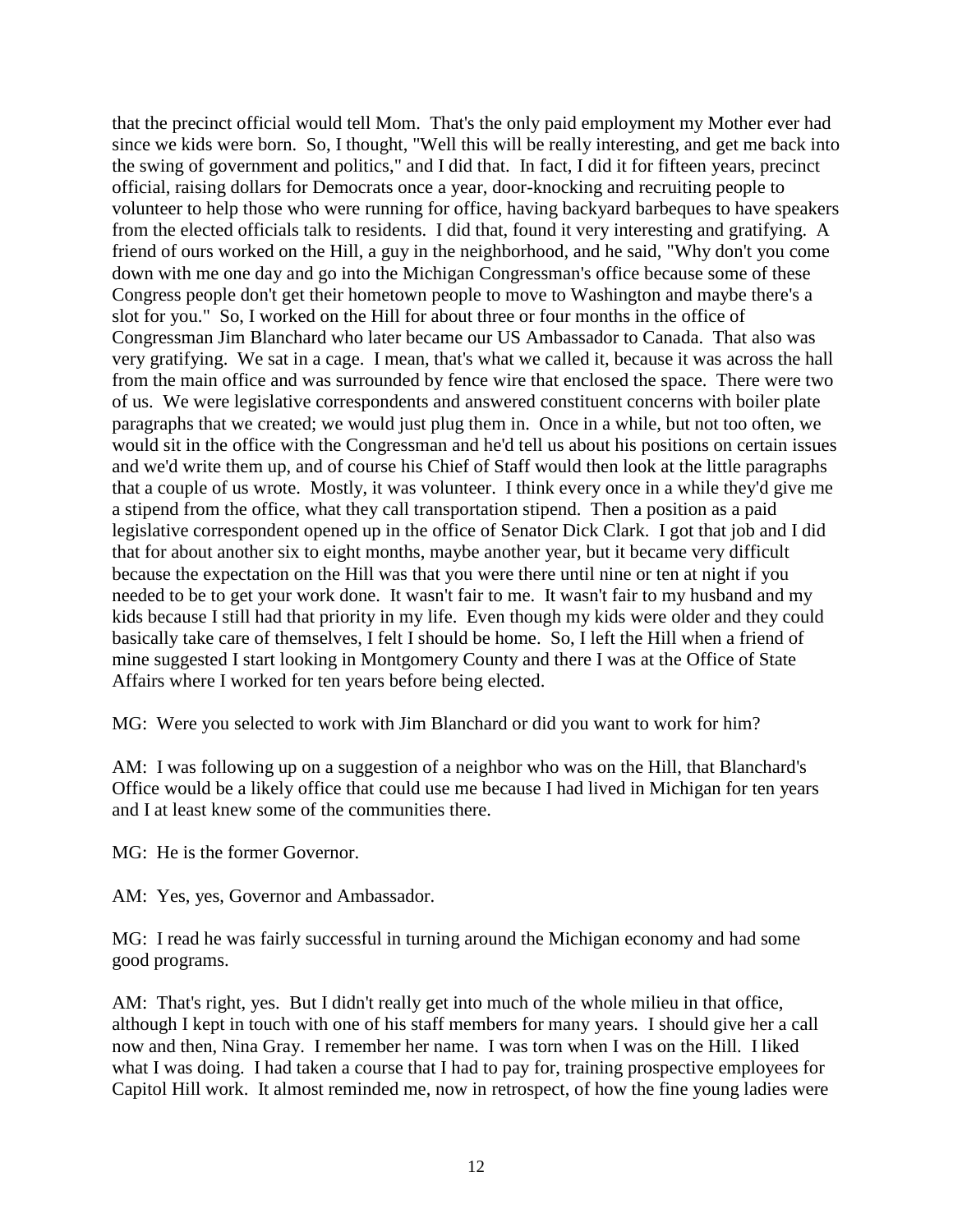trained here where we now live, in National Park Seminary School for young ladies; it was done by an older woman. I don't know how many people actually got jobs as a result of paying for the course. I guess it was like a five or six-hundred-dollar course for a couple of months, two or three days a week on Capitol Hill. There was a little brick building near some of the congressional buildings and we would gather there. I tried it. I didn't mind using the new subway then. It was just becoming available and I'd get off at Union Station and walk a few blocks to the course. I don't know whether or not it helped me get the job. Maybe it did. At least it showed my interest in learning.

MG: What did the course entail?

AM: The different kinds of job opportunities that are available on the Hill; what kind of educational experience the congressman and staff would be looking for; not to just respond to *Washington Post* ads but to pound the pavement; to walk around to offices where you felt you might have some connection and drop off your resumes and follow up with telephone calls and basically hound the office where you feel you wanted to work. To volunteer, to become a volunteer and work there as a volunteer first before you would then become an official applicant to show them "what you got." So, it was that kind of a course. Writing samples, how to develop your better writing skills, to zero in on what kind of a position you would want in the office, not to be immediately placed in a position called secretary or receptionist. No, that's not what you want. Those kinds of instructions were provided as well as highlights of current issue areas.

MG: When you were fielding these phone calls in the phone banks you were talking about, what were the major concerns that people were calling in about?

AM: I'm trying to think back to that era. Most of these kinds of concerns were not specifically related to the Michigan area. They were more focused on national concerns and I can't tell you specifically now. But I was working for a Democrat, the Democrats were in control, and from what I recall, I really can't tell you exactly what we answered; mostly it was correspondence rather than telephone calls that we answered. I didn't answer many of the telephone calls but we got copies of the correspondence that came in. We opened mail and categorized it into different topical areas and some of them were controversial topical areas. I, as a volunteer, and the other person who sat in the cage with me didn't answer the controversial kind of responses that were needed.

MG: What would be an example of a controversial topic?

AM: I'm trying to think about that and I can't even tell you now. I'd have to go into my own archives because I probably had some of those letters that I did. I really can't tell you what the high controversial issues were. Some of the social issues were emerging, more so in the '80s. This is late '70s, early '80s, because I had worked as a volunteer in the campaign here of Lanny Davis who ran for Congress in 1976.

MG: He's a New Jersey guy.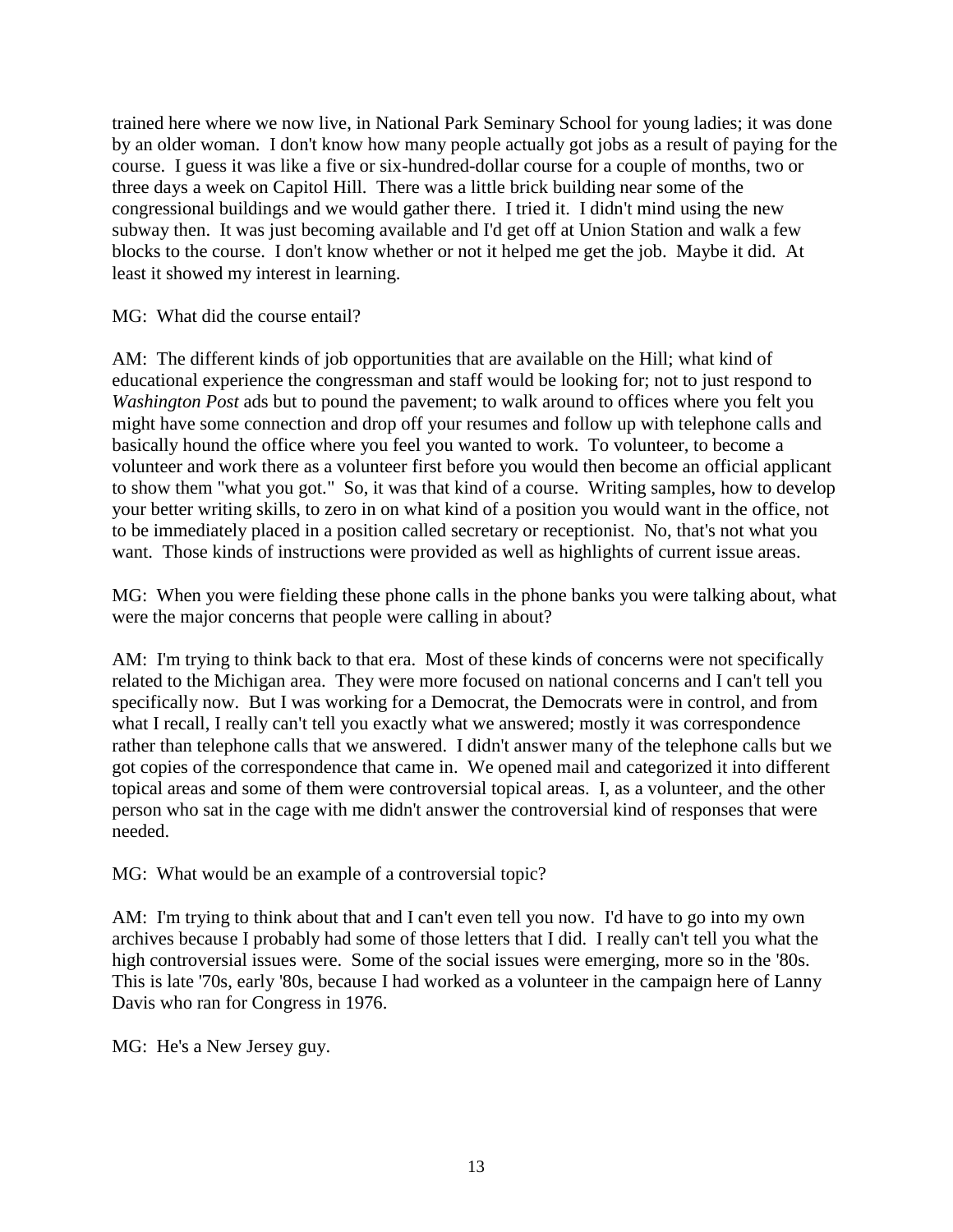AM: Originally in Jersey, yes. You do know that name. Brilliant young man, absolutely brilliant. I went to some of his coffees and teas, and I remember somebody threw him a real hardball question about some island in the Pacific that was priority of our government at that time for some reason. I don't even remember why and people were astonished that he was able to discuss it intelligently. At least we thought it was intelligent, but Lanny didn't make it as a congressman. I thought that would be my ticket to the Hill, but it wasn't. But those kinds of social issues were just beginning to emerge. Women's rights. It was after the whole civil rights era, but the women's rights were modeling themselves on the civil rights approach. So, that's something I do recall, but I can't tell you specifically what the high controversial issues were at that time.

MG: Well, tell me more about your work as a lobbyist. I thought there are some interesting parallels in what you did as a lobbyist and your time on the debate team in high school.

AM: Right, exactly. You have to know both sides of the issue, no question about that. Being able to represent a county government, whether or not you truly, as a resident, believe in what the county government wants you to do, you have to be their advocate in Annapolis. There was a lot of concern about Senator Idamae Garrott's interests in animal protection. She introduced a bill that got tagged as the "Bunny Bill" because research was being done on the eyes of rabbits, and the researchers were not very much interested in protecting the animal itself; they were interested in getting results and she wanted to prohibit that kind of research. People would say, "Oh, here comes Garrott again with one of her Bunny Bills." So anything she did, even if it was not related to animal welfare, they would call them her Bunny Bills. But we were here to support the people who represented the residents of Montgomery County. So, we helped with research and we didn't oppose a bill like that because it didn't hurt the residents of Montgomery County. Rather, on the other side, it helped them. I found that advocacy and lobbying, was not a dirty word. People would say, "A lobbyist?" It was sort of a perception that all lobbyists were black-hatted villains. But I found when I worked for the Office of State Affairs that we were lobbyists on behalf of county government and sometimes the people who represented us in Annapolis, the Delegates and the Senators, got swept up in their own agendas. They wanted to be a part of the leadership in Annapolis and therefore, they would follow the guidance--I don't want to say dictates, but guidance is a better word--of the Speaker of the House and the President of the Senate so that they would engender his interest in them as individuals who could rise into leadership, or they were influenced by friends they made in other jurisdictions who always looked at Montgomery County as though our sidewalks were paved with gold, and that was definitely changing. Our immigrant population started to come into Montgomery County in the '80s and '90s. That population has a lot of needs--housing, healthcare, language--and Montgomery County was no longer what they called the goose that laid golden eggs for the State. We've never been a smokestack economy, never, and it was just the beginning of the whole biotech surge here in the county, which now exists and is very strong. We were always a bedroom community for Washington DC, and the transportation needs were constantly growing. The education needs in the schools were constant. The housing--there was homelessness here. We became very urban, no longer just suburban. So, it was the lobbying office's job to inform the rest of the State that we're just like you, we're no different. We're not very rural like Western Maryland or Southern Maryland near the beaches, but we have urban needs now and it was a transition time to be a Montgomery County lobbyist in Annapolis. People didn't believe it. We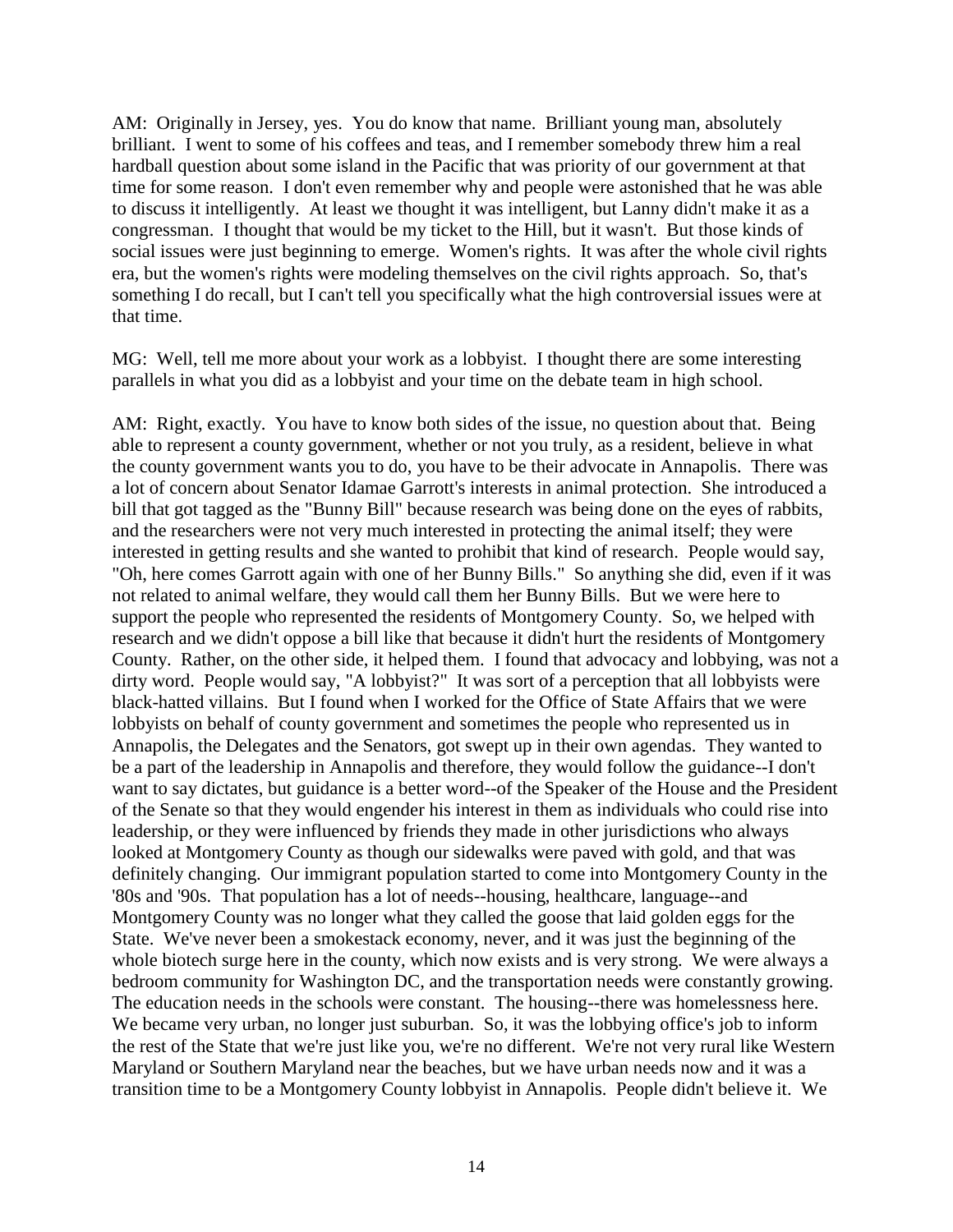were very fortunate in that most of our elected officials were beginning to bring that message forward as well, but we were there. We did tours for other legislators from outside our jurisdiction to come to Montgomery County and get to see the county.

AM: Okay. Today, everything is done via computer, via Internet. It's an electronic world. Of course, it has its pluses and minuses, but during my days in the Office of State Affairs in Annapolis, in December we would pack up. We would do our own packing, our bill files. Our secretary, everybody, would move to Annapolis. We literally lived there Monday night, Tuesday night, Wednesday night, Thursday night. We'd come home on Friday night for the weekend. Sometimes we didn't because sometimes sessions would spill over into Saturday, but we hired a courier and all the major jurisdictional offices would communicate with their county government via telephone and courier. The courier would carry bills that we needed expert advice on from our departments as to how this would affect the county and the county government and the certain department. So, they'd see the bills and they'd have two or three people in each of the departments be the point persons to respond, and we would then write position statements that we would deliver to our Delegates and Senators in each of the relevant committees before each bill hearing. The courier, back and forth, would bring us the expert opinion and we'd have to prepare at least three or four days in advance of the scheduled hearings on each of the bills before the different legislative committees. We were generalist for the most part, the two Tom's and I in the beginning. Then, the office expanded and another woman came aboard. As issues became more complex and as issue areas even expanded over the years, we were two women, Tom and Tom, four--but we also had another woman working for us who actually was assigned by the Office of Health and Human Services in the county government and she specialized solely in those areas. Then, another woman joined us who was an education expert. So, Barbara did education issues. Ruth did Health and Human Services issues. I did environment, judicial areas, law enforcement, election and liquor laws as well as all local and bi-county bills relating to planning, zoning, public water and recreation parks. I stayed away from budget. I left that for Tom. [laughter] In any case, the electronic transition now is really very positive. We can--we meaning the Office of Intergovernmental Relations because they changed the name--can get information almost instantaneously; when you're sitting in a committee hearing and you hear something, you can take your mobile phone, go out into the hall and call the department and say, "Get me a couple of paragraphs on such and such," and it comes in on your phone--you're sitting there or right on your laptop. So, you can pass a note to your Delegate or Senator saying, "Montgomery County government says, 'Be aware of this kind of an impact on that kind of a bill.'" Whereas, it used to take us days and cartons of files that we transported. There's an advantage in our new electronic world. The inability of too many young people to put down their devices and the ability of them to research immediately on some oftentimes dubious sources is astonishing, totally astonishing, and that result is not always positive and accurate.

MG: Backing up a bit, I know you had pursued you master's degree at George Washington University.

AM: Yes, I did that when I was working at the Holiday Park Senior Center. I felt that it would serve me well. They have an excellent government department at GW for master's and I applied there. As it happened, I started there and met a man who was a county council member here in Montgomery County. He was also in the master's program. He became someone who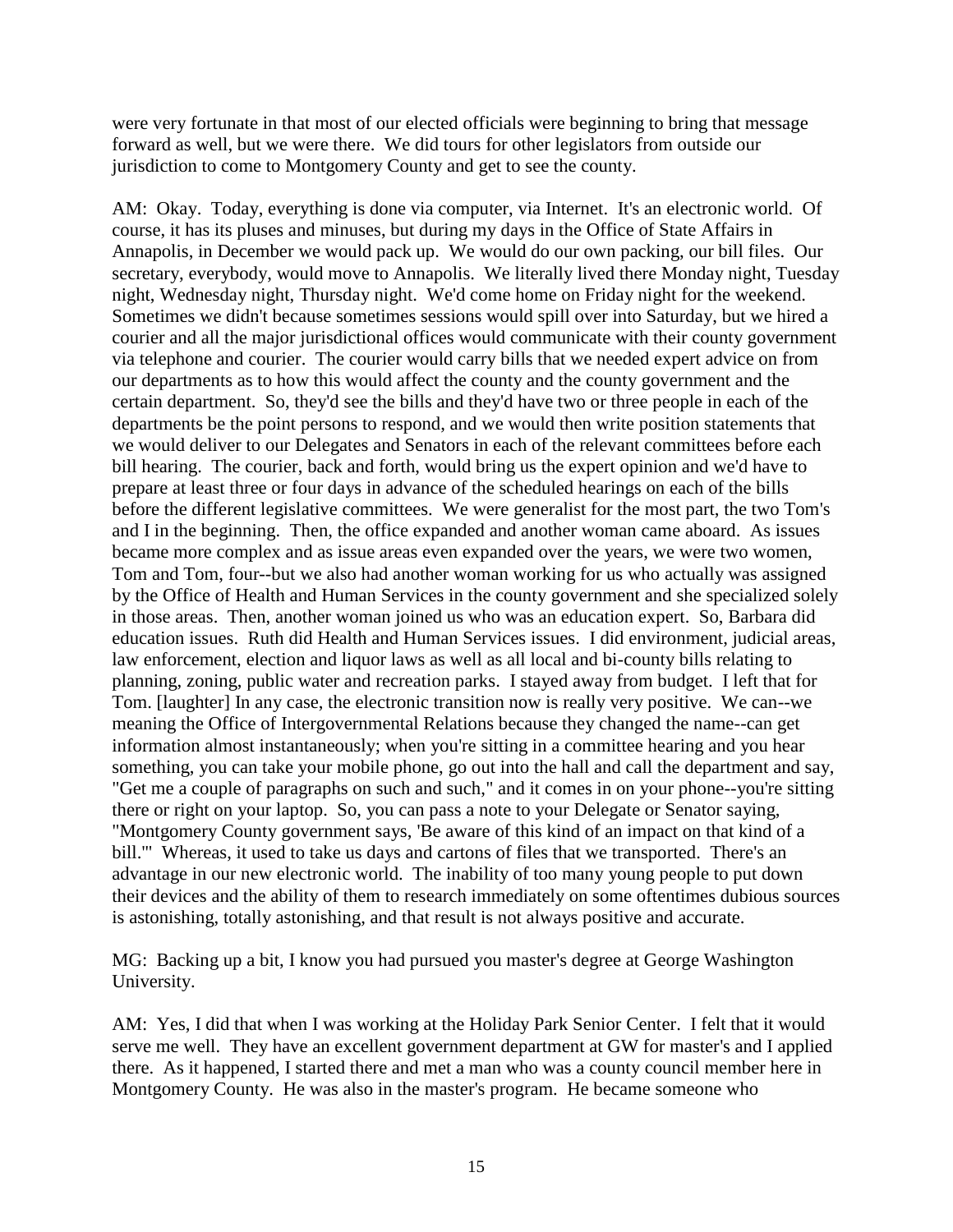encouraged me. We would carpool together now and then. We would drive both of us to GW after work. Following the end of the first year, two semesters, it was getting very difficult for me, studying and working full-time and going to school at night and being out of the house the next morning at seven in the morning, and I'm a night owl more than a morning person. I was thinking, well maybe I'll just lay that aside for a while, seeking that master's degree, but he kept saying, "You can do it. You can do it. Stick with it. You'll see, it'll pay off." It really did. It was an excellent kind of experience. I was glad to be back at school. I was comfortable with mostly adults. We met in the Library of Congress, which is at the top of Capitol Hill, behind the Legislative Office buildings. High up in the Library of Congress, we could see the whole mall in front of us. It was a beautiful place to be, a little distracting because I wanted to look out the window during summertime and wintertime. I persevered because I really wanted to have that master's degree. It was just another ticket that I wanted punched. I really felt that I would feel better about completing my education with that behind me. We learned not only the history of legislation, but there were courses that GW offered in lobbying, in press relations, in different aspects of legislation, of bill writing. So, I'm glad I did it. It was very satisfying, but I needed the encouragement from another adult to say, you can keep at it and you can do it, we're not in there to get grades or to get into graduate school. We're in graduate school now! So, it worked well.

## MG: How long did you work as a lobbyist?

AM: Ten years with Montgomery County government as a lobbyist. I was sort of a pioneer in some respects because the Senator--and I mentioned her name before, Idamae Garrott--decided to retire and she anointed, I guess is the word, one of the Delegates. There are three Delegates and one Senator for most all of the Maryland Legislative Districts. She said to Delegate Leonard H. Teitelbaum that she would like him to run for her seat, and he was fine with that. He was ready to move up. He had been in the House for a while. There was this open Delegate seat and truly I really hadn't thought of elective office. I was very happy in the Office of State Affairs and people were a little bit shocked that I even thought about it, but Delegate Teitelbaum said to me, "Would you be interested in running as a Delegate?" That sort of planted the seed, and I thought to myself, "Why not? I probably could do this job as well as the ones I've been observing here for ten years." So, I started thinking about it and during the legislative session, I asked Len whether or not he'd meet with me and tell me what he thought I should be doing, because I didn't really have an excellent grasp on campaigning. I remember we went to a restaurant one night, away from the historic complex in Annapolis, because I didn't want to be seen with an elected official and me a lobbyist. You know, "Why are you going to dinner with that guy?" He said to me, "I think you can do a good job, but I wonder whether or not you have the fire-in-the-belly." I remember those words. I thought to myself, "Do I? What do you mean 'the fire in the belly?' I got to know the issues. I enjoy interaction with people. I think I could serve." He said, "You're going to take yourself away from your family." I said, "Len, I've been doing that now for the past ten years, for four months every year." He said, "But the responsibility is quite different." He said, "You're going to take a cut in pay for sure." When I started, I think legislators were being paid twenty-three or twenty-four thousand in a year. He said, "It's a full year's job, although you're in session only three and a half months, January through second week of April." He said, "There are committee meetings in the interim. There are briefings. There are tours of other jurisdictions and there's constant constituent contact with you, by people expecting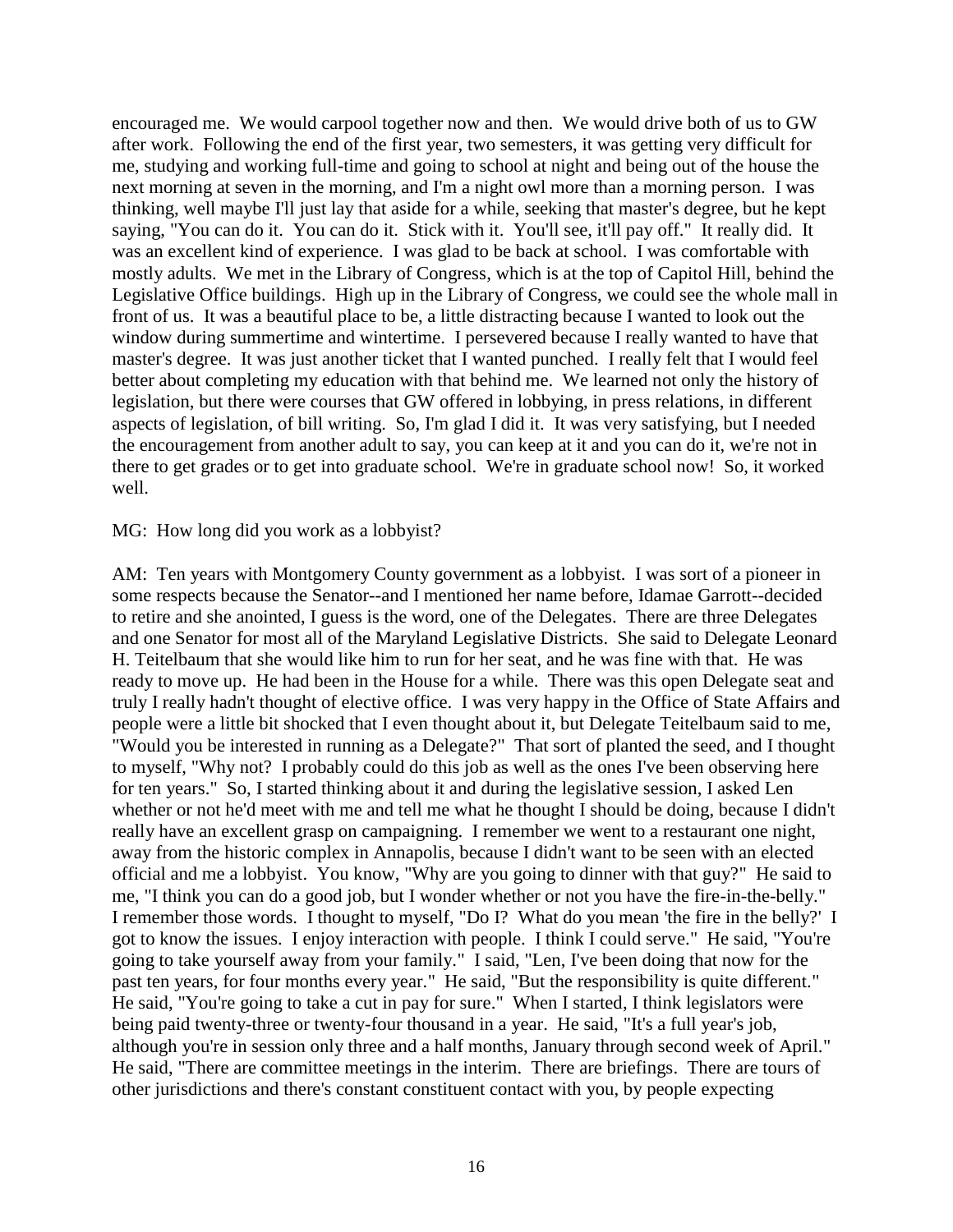wonderful things from their elected official. That's what they put you there for." So, I really had a lot to think about. Manny says to this day that I never asked him what his thoughts were. I was so, I guess, engrossed, in trying to figure out, "Is this really what I want to do," because even though I was away from home, and when I came back, we had work to do because we were assigned to different departments to help them with certain policy issues during the year, I still basically had an eight thirty to five or six o'clock job. Whereas, Len was trying to explain to me that being an elected official, you have a twenty-four seven job and I told him about leaving the senior center and how I could never close my door. He reminded me; he said, "You can't close your door if you want to be reelected." So, I struggled with that for a while. I think I told Manny that this is what I was going to do and he said, "Well, go for it. If this is what you want to do, go for it. This is the time that you can do it." My first campaign was very challenging because I thought there might be--well, I knew that the other two Delegates would be running and I was the third. Len did endorse me, the sitting Delegate who was running for Senator, but three or four guys jumped into the race, and that was a little bit unexpected. I thought, "Well, I have ten years in Annapolis. I can certainly sell that to the voters. I have the experience. I have the knowledge. I have the academic credentials. I've been a precinct official. I know Democratic politics. I know what the party stands for when running as a Democrat. I have the endorsement of the man who has been in that open seat." I thought, "Maybe the two other Delegates who ran together as a group with Idamae Garrott would endorse me and put me on their slate." They didn't do it. They said it's open to whomever gets the votes. I was a little bit put off by that because I had worked with Delegates Carol Petzold and Hank Heller, the two Delegates who were my Delegates. I would never have thought to run to oppose one of my Delegates and there is a residency requirement. I wouldn't move to another district; I liked where I lived and I liked the people who represented me, but this seat came open and I decided to give it a try.

## MG: Did you have Idamae Garrott's support, as well?

AM: Yes, I did. When she heard that I was running--again, it was during the session that I decided yes, I would do that and start campaigning over the summer--she invited me to her office and said she wanted to talk to me. She said, "You want my endorsement, don't you?" So, I said," Of course. I would welcome that." She said, "Well, I have some questions to ask you. How do you feel about the Inter-County Connector, the ICC?" Transportation was never something that I worked on for the ten years I was in the legislative liaison office. I was really not that familiar, other than the fact that I did represent the environmental department in our county government. There were people there who spoke to me often about what this road would do to the environment. First of all, it would bring traffic to a very highly residential area, cut right through. It would displace homes and there was some study going on about some endangered species in one of the creeks that it would go through, the Brown Trout. I decided personally I don't think that road is very important. In addition to the fact that it was being built pretty much too far up north, even though I lived up north in Montgomery County. Now, I live closer to the southern part of the county. I'm much nearer to the Washington DC boundary than I was before. The ICC is ten miles north of us now. However, the road was going to cost our citizenry throughout the State because it's a State road, lots and lots of money, and the financial aspects of how this was going to be funded was not familiar to me, but I knew where Senator Garrott stood because she was a very strong environmentalist. I said to myself, "I better tell her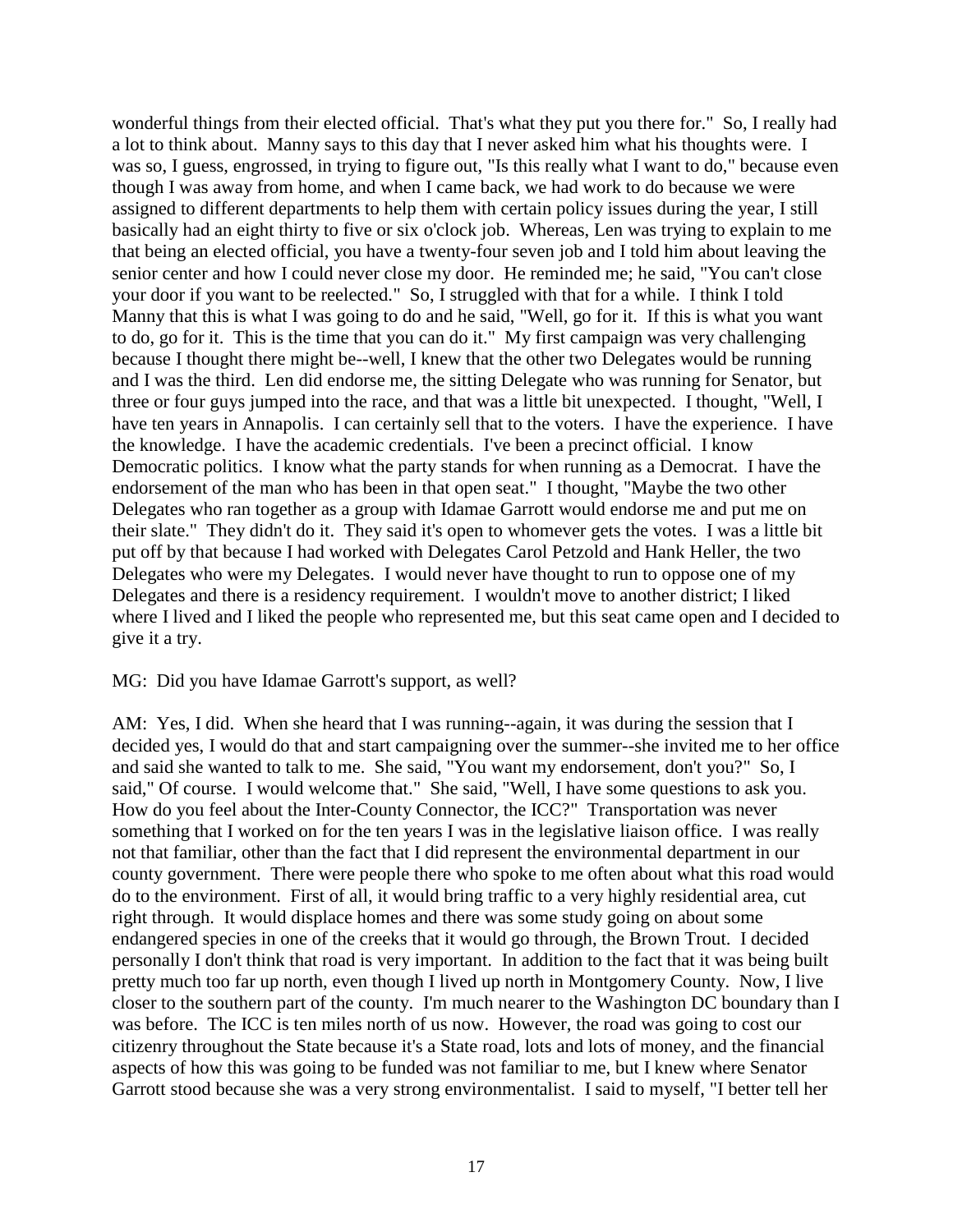that I oppose the intercounty connector." I got her endorsement. I wasn't lying because I'm more of an environmentalist than a we-need-more-transportation person, and the more I learned the more I became a very strong anti-ICC advocate. The road got built unfortunately, and it has impacted the State's ability to fund much more needed transportation opportunities throughout Maryland, and it is underutilized now. Ten years from now, it may be more highly utilized, but at this point there are many excuses being made for why it's underutilized. Maybe the maximum speed is too low. The first year or two that the road was available, I refused to travel on it, once we were coming home from somewhere and really needed to get home; Manny was driving and I said, "Well, I'm just going to hunch down, nobody is going to see me in the car on the ICC." It's a toll road and it did displace a lot of the community. It's an eighteen-mile toll road.

MG: Well, tell me a little more about this first campaign. Where do you start? How do you find support?

AM: I didn't know. I got some advice from the people that I worked with, Len and Idamae, and I had a friend who helped one of our county executives get elected, Sue Shoenberg. She labeled herself a campaign adviser and she said, "Of course I'll be your campaign adviser," and we drew up a contract. This was not a friendship thing. I would hire her and pay her to advise me and she said. "First of all, you need some good action shot pictures, and then you need to figure out in your own mind, what is your base of support." I said, "My colleagues in the county government, but these other people were jumping into the race." I said, "This guy has a family restaurant here. He and his ancestors have been in the community for many, many years." This other one has been very active, even in my own neighborhood. I said, "What is my base of support? Who's going to support me?" She said, "You keep in touch with your friends from high school, don't you? Some from college?" "Yes." "Well, you have to get somebody to start writing to your high school friends." I keep in touch with six women from high school and we travel with our spouses to a house in Vermont. It's owned by one of the women in New Jersey--only two of us moved out of New Jersey, my friend in Florida and me--and we get together at her Vermont home every year for a little reunion. I told the girls what I was planning and they all thought it was very interesting, but they thought it was pie in the sky. "She's going to be an elected official? Our friend Adrienne?" "Yes, maybe she will." Myrna Loman would always say, "She was always very active in college. She got Governor Meyner to come to Rutgers and she did a lot of student government work at Rutgers." So, Myrna and I, who were both at Rutgers, knew that would be my eventual goal. My kindergarten girlfriend always said, "It is not whether or not Adrienne will run for office, it is just when." As we were leaving Vermont in 1994, Arlene knocked on our car window and said to me, "I have something for you." I said, "Oh, what do you have for me?" She opened her purse and took out five dollars. At that time, I hadn't even filed as an official candidate. She said, "Here is your first campaign contribution." I never spent that five dollars. I still have it in a file somewhere and I'm going to give it back to Arlene this year at our Vermont reunion. But I took a course in campaigning for women, and I talked to a lot of people, and Myrna volunteered to start writing to some of my high school friends. I started talking to people about having coffees, and my daughter volunteered to be the coffee chair of the campaign. My son, who is not a Democrat, he's a businessman and allies with the Republican Party, also assisted. We don't discuss politics, but he always said he would be helping me because I'm his mother and he believes in me. He would help my husband and my grandson, a little guy, would come and help Manny too. We used to have to pound wooden sticks into the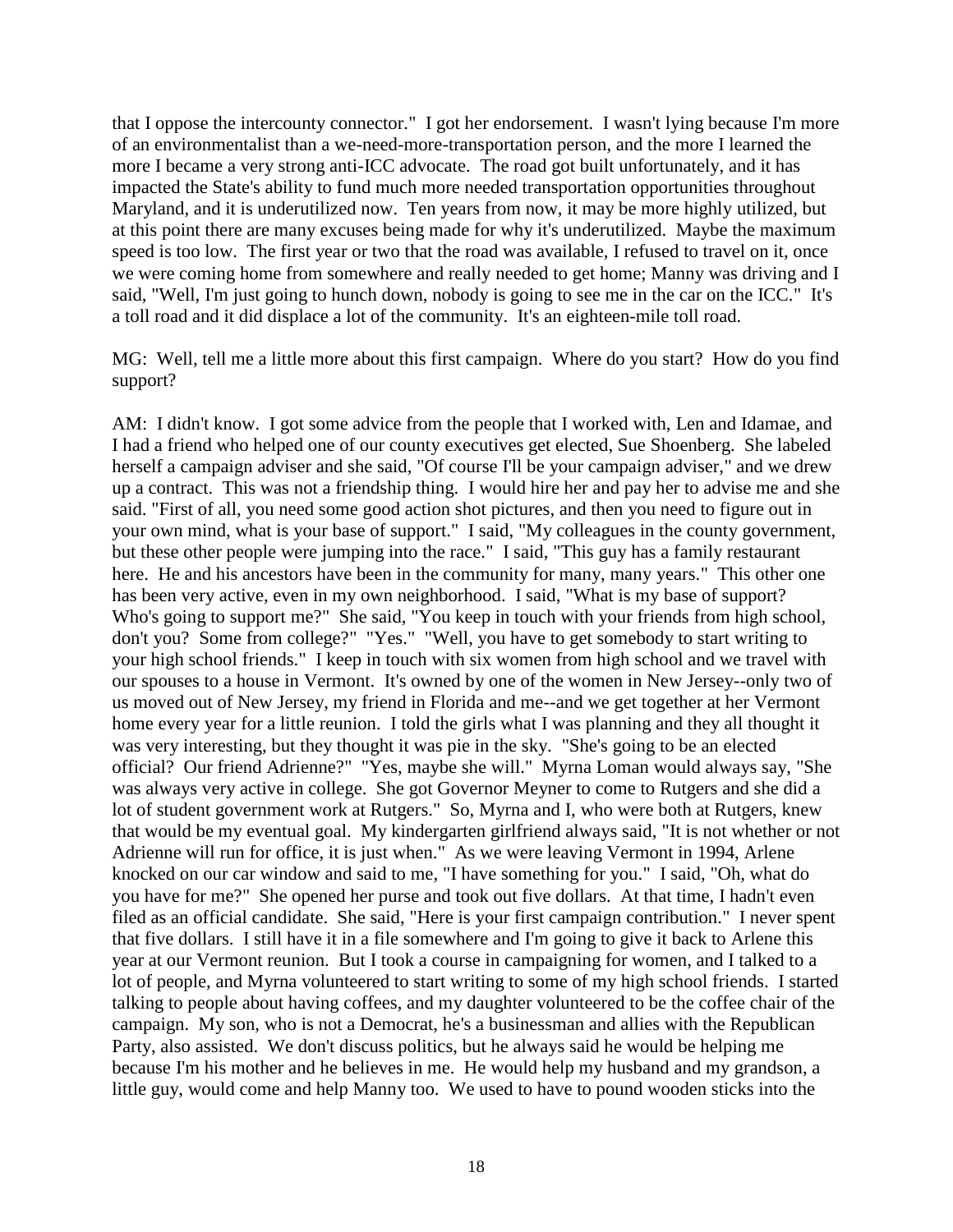ground for lawn signs. Now they have wires that slip inside the plastic folder, and push gently into the soil and that's your lawn sign. So, Zachary used to go out with my husband and help plant lawn signs. We had a big backyard. I had my first campaign fundraiser in our backyard. It was Halloween after the hot summer of campaigning, knocking on doors. To me, it was an awful experience from the point of view of the hot summer, out in all kinds of weather, not being a morning person, although, for work, at Office of State Affairs, I was there every morning at eight thirty. But to get yourself dressed and up, feeling "up" and energized was not for me. I made the dining room table our office and the front den in our house became the campaign office. Manny's stuff got moved off of the whole wall to wall desk there. It was very demanding to be campaigning. I can tell you some stories about the campaign. I spoke with most of the people in the residential neighborhoods because I could begin to campaign at three or four o'clock in the afternoon. During the time from eight or nine in the morning until twelve or one, there were reams of questionnaires to answer from every advocacy group imaginable. There were discussions with existing Senators and Delegates, who tried to inform me and many of them were helpful, although they wouldn't endorse. Idamae and Len did endorse, but nobody else. There was planning for coffees and teas. Everything was done on a one to one personal basis, not like today's ads on television, but the local cable news channel in Montgomery County had forums. There were also many forums sponsored by major organizations that I had to prepare for and know their issues, what was on their mind. So, between writing answers to questionnaires, preparing for forums and knocking on doors every day, it was exhausting, totally, physically and mentally, and emotionally exhausting. I remember the mornings when I just wanted to stay in bed, and my husband would say to me, "Nobody is forcing you to do this. Now, if you want to do it, you got to give it your all," and that kind of encouragement was great. He would drive me when he could on Sundays mostly, and I'll never forget, one of my opponents was a man whose family owned a big restaurant here in Montgomery County. We were campaigning in the same neighborhood and it was getting dark, seven thirty, quarter of eight, summer, and I was walking the same direction as he - back to my car and he offered me a ride back to my car. Manny would drop me off sometimes and then go about his business and then later bring the car back to the neighborhood where he dropped me. But having walked down eight or ten or twelve fifteen streets door knocking--and we'd have our list of Democratic voters with us and the campaign brochures that we're giving out, at the end of the day, I was tired. Oh, what I'd have to do in mornings was to create brochures, because I had a committee but the work was really mine to do. Palm cards, brochures, another photography session because when I showed Sue some pictures that I had, "Oh," she said, "That's awful." I'll soon tell you about going to a helicopter pad. So, it was a very busy time and I was knocking on this one door. The person opened the door and said, "Yes, can I help you? Oh my goodness, I didn't realize it was raining out." I looked around and I said, "No, it's not raining." I didn't realize I was dripping. I literally was dripping. I needed a campaign color, which was purple, so I pretty much wore the same purple dress when I went door knocking every day. I'd take it home and throw it into the washing machine and wash it and freshen it up. I think I finally, twenty years later, gave away that dress. It was a sort of a souvenir. It was good; people would say, "Oh, she's the purple lady. Yes, yes, I know you. I'm voting for you." I got to know a woman in the neighborhood, an African American woman who volunteered in the campaign. She was very helpful. She went around to some of the churches and got me opportunities to speak. She later volunteered in my legislative office and helped with bills. I spoke at an Asian church, a Black church, Orthodox synagogues, conservative or reformed temples. I used some friends who were active in each of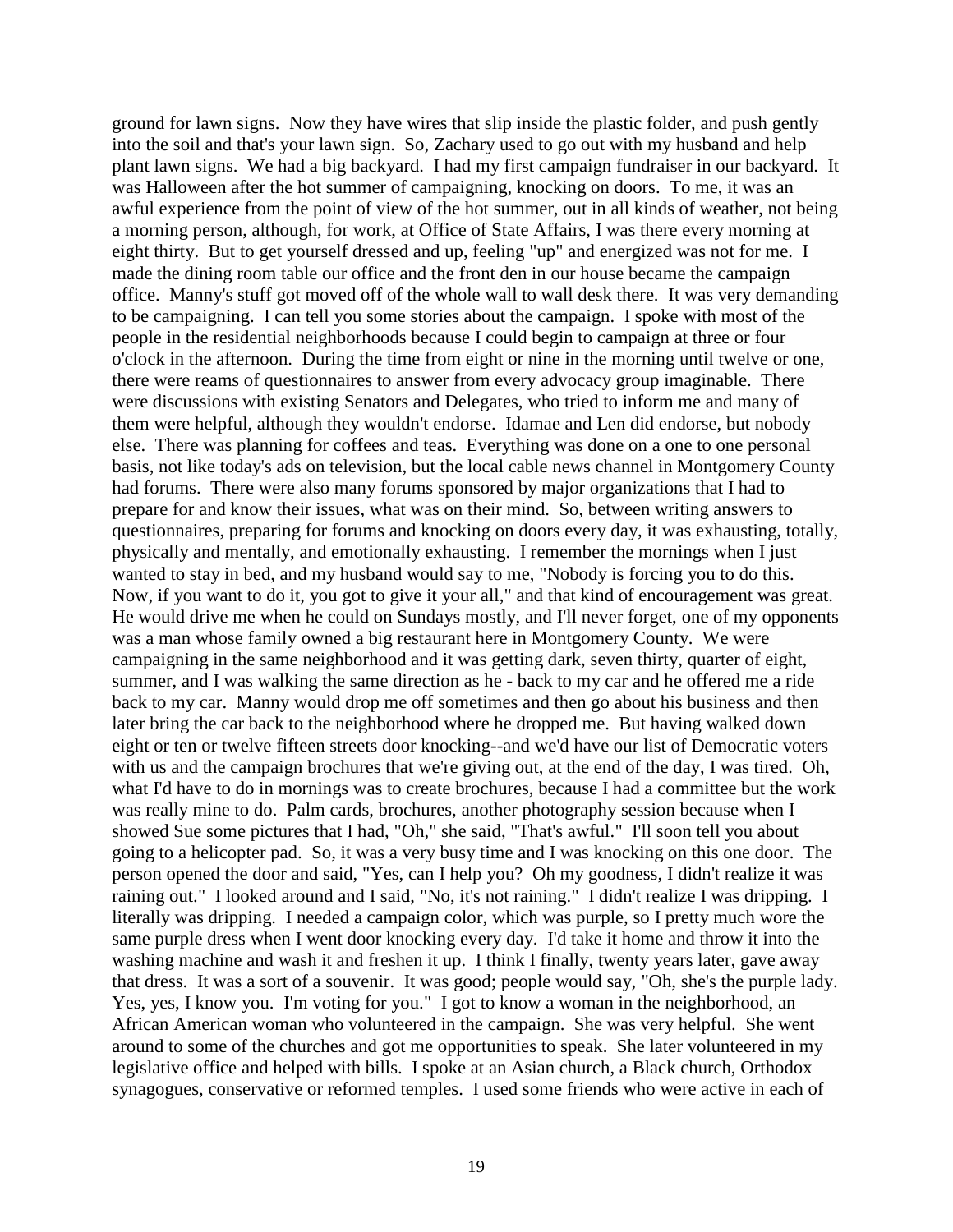those venues to speak with other people and to interest them so that Lisa could plan coffees in different neighborhoods. It was a really exciting, but demanding experience. I enjoyed the one on one contact. I enjoyed hearing what was on people's minds. I wasn't sure that I was going to win and I wasn't sorry that I was putting out this effort because it was a worthwhile experience. The family was all--two kids and a grandkid--involved, but they all had their own lives, so it really was up to me to put out the effort and see what kind of results we got. Of five people running for three seats, I came in third. The two incumbents came in first and second and I came in third. To me, a hundred-dollar donation was a huge donation and I only got a hundred dollars from one person who lived in the community, in the district that I was looking to represent. I was so startled, I did a little research and found that the person was connected with the effort to have public funds go into assisting the horse racing industry. I decided I was not going to support that in any way shape or form and I returned the hundred dollars. My campaign advisers and little committee, kitchen cabinet, thought, "You shouldn't have done that. You can use that. We need to publish another brochure, some more palm cards. You need to have good refreshments at your next fundraiser." I said, "I just won't do it. I won't say thank you to somebody when I know I'm going to oppose that person's interests." I felt I did the right thing. Now, I've since learned over the years that because somebody supports your campaign gives you no obligation to do their bidding. Part of the beauty of having three Delegates from the district is Carol and I often disagreed on issues and if somebody came to try to convince me to vote X,Y, or Z, I would very comfortably say, "We agree to disagree, but we do it in a very cordial way and why don't you go and talk to Carol because she believes as you do and that's what makes our democracy work." But initially, I was fearful that I'd feel that kind of pressure from the person who gave a hundred dollars to support my campaign because that was a lot of money back in--'94 during my first campaign. So, I think I brought you up to date with my first year. By the way, I had to expend a lot of cash--for me, now it's pittance in terms of what is being spent for Delegate campaigns today. I guess I put five, six thousand dollars into my campaign. Sue, who was my initial campaign adviser, said to me, "Don't worry about it." I said, "What do you mean don't worry about it?" "Well, you lent it to your campaign." By the way, many mornings were spent doing financial reporting, which had to be done quite frequently. The wife of the man who was my treasurer knew computer skills. So, I would transfer the information to him and all the campaign contributions would come into the treasurer's address, but then he would sit with me because he'd want me to know who was supporting me, and I never remembered who it was anyway. [laughter] People would come to a fundraiser and I wouldn't stand at the door when they would be registering and contributing. I never was able to keep in my head who exactly were the people who were supporting me. I didn't really feel that that was important. It was important for me to get a notion as to what the constituents in the majority in the community I represented wanted and to try to carry that forward unless it was an issue that was adverse to my own moral compass. There were very few of those issues because I was out there telling people what my belief system was. The helicopter:

MG: Right.

AM: Sue wanted action shots for the brochure. In fact, I have some of the brochures here, I can show you. She said, "County government has eight helicopter stations throughout the county." We have over three hundred square miles of territory. "Why don't you go up to the station here and talk to one of the pilots and stand in front of the helicopter because it shows that you're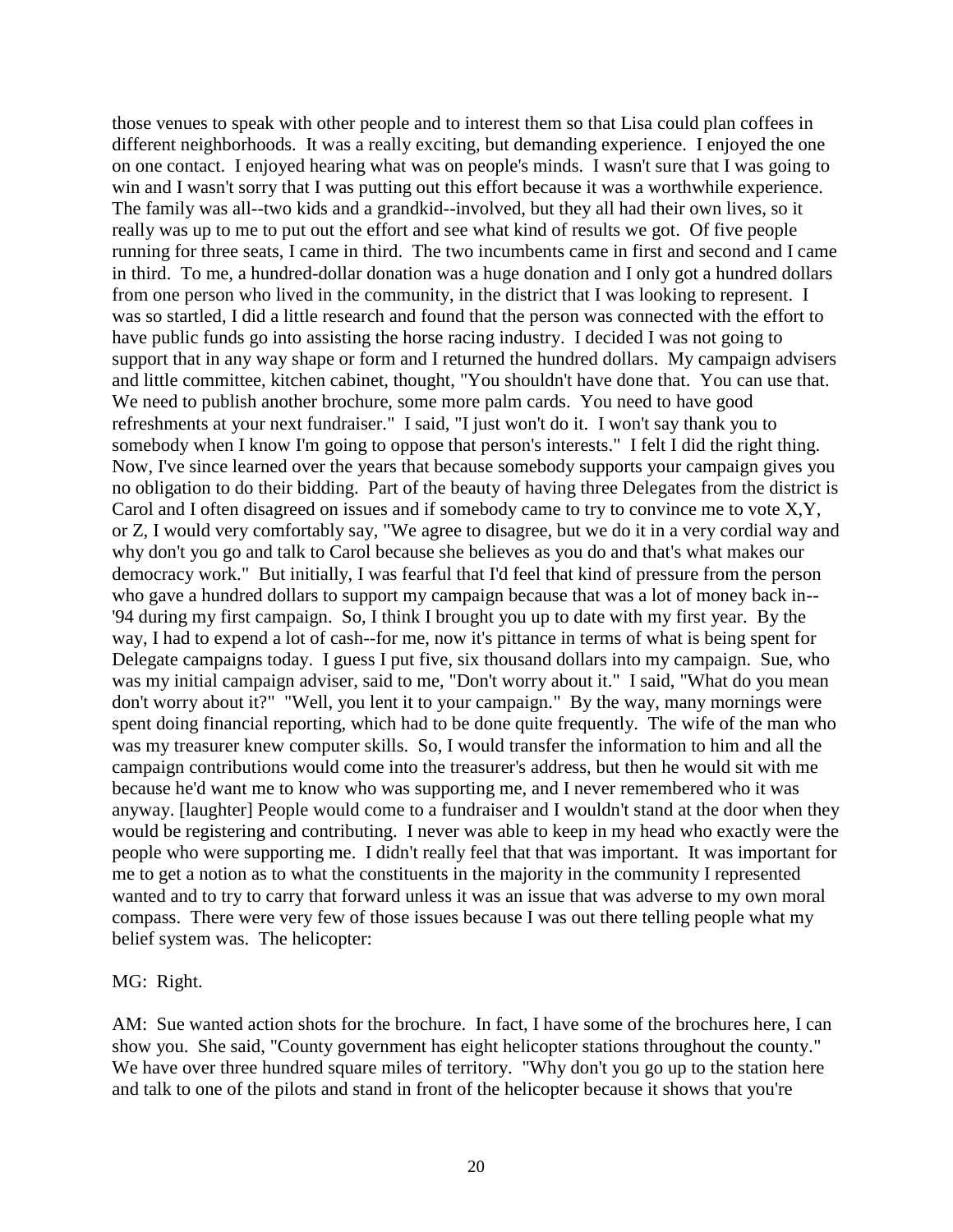engaged in doing something because the community has to support this." These are the Medevac Helicopters. I did that and the pilots were very cordial and helpful and walked out to the helicopter pad and said, "Do you want to climb in?" I said, "No, thank you. I don't need to climb in. I'll just stand here and they'll get a good picture." With that, I'm standing there and I'm wearing a green cotton dress. It's the middle of the summer. All of a sudden, I hear a sound and it gets louder and louder and louder. People are running out of the helicopter station. We're standing right in front of the "bird" that is going to take off any minute and they're jumping in there. The man that I'm talking to, a pilot or the official--these are all police helicopters--pulls me away, but the propellers are already going and my skirt is blowing up. Manny was there with me. He caught a picture. It was not going to be the official picture of the skirt blowing up and I brought it to Sue. I said, "You wanted an action picture, here's an action picture." But it was a wonderful experience. The money that I lent the campaign, Sue said, "It will come back to you." I said, "What do you mean come back to me?" "Once you're elected and you do a good job, people will want to reelect you in four years and in eight years," and it did happen that way. I didn't believe it at the time, but it did happen that way. During the second campaign, and the third campaign we were a slate. We ran together, Len, the new Senator, and Carol, Hank, and I. So, it turned out okay.

MG: One of the things you write about is how the states are sort of laboratories for different laws and programs that get enacted. I was curious what kinds of changes you were seeing.

AM: Yes. What I was seeing was that I became active in the legislature in the process of writing bills and focusing on issues that I thought were important to the community. However, I also became actively involved in women's issues. After a few years, I became President of the Women's Caucus and very proud to say, although I didn't do the recruiting, that particular year that I was President, we had the first highest number of women elected officials in all the state legislature. I must tell you that I wouldn't have ended up at Rutgers-Newark if the institute at Rutgers that Ruth Mandel started was already in New Brunswick or at Douglass College. You may have the name of the Institute for Women. [Editor's Note: Ms. Mandel is referring to the Eagleton Institute of Politics. Ruth B. Mandel founded and directed the Eagleton's Center for American Women and Politics from 1971 to 1994. She is now the Director of the Eagleton Institute for Politics. The Eagleton Institute of Politics conducts research into and provides current data about politics and government. As part of the Eagleton Institute, the Center for American Women and Politics provides scholarly research and data about women in politics and government and examines women's leadership and involvement in politics.] It's a Women's Institute at Rutgers now. It was not in existence in the mid-'50s when I was going to college. Because I had a four-year full tuition scholarship, I think could've used it either place, but to me, Rutgers-Newark had the kind of government department that I wanted, but the Ruth Mandel's Institute--nothing to do with my name or my husband's name or family, was one of the initiators of this women's institute and they're now known throughout the United States. In fact, they're quoted in the *Washington Post* often when it talks about women's issues and statistics.

AM: Okay, here I am in my first year as a Delegate. I was part of the largest freshman class in many years, sixty-one new Delegates, which was then over forty percent of the House of Delegates itself until the 2014 election when it was superseded. The Speaker of the House, Casper Taylor, from Western Maryland arranged an orientation tour of the whole state for all the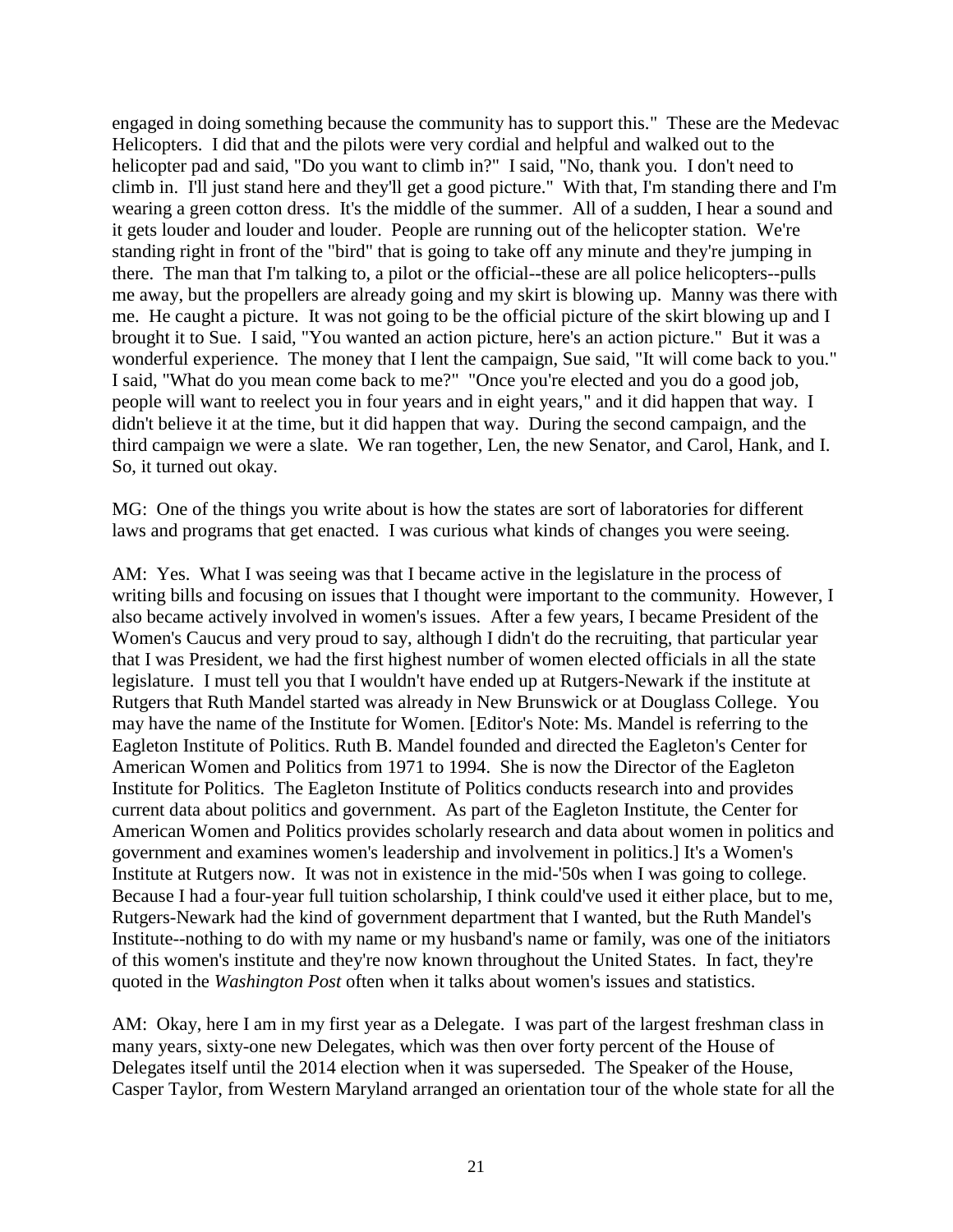freshman Delegates. That was a great awakening for me because I had not been out to Western Maryland, so I didn't know about the fact that their needs were quite different than Montgomery County, a very rural area. It's a very small-town atmosphere. I knew that because of having served in the legislative liaison office and heard the testimony of many people from Western Maryland. I also knew that the issues in southern Maryland were very different, resort communities near the beach. That gave me a little bit of an edge, but I also knew where the ladies bathroom was in the Statehouse, which some of the incoming Delegates and Senators didn't. So, I had a bit of an edge, but not really that much. What I didn't know was quite an awakening. I didn't know how tight the committee system was. I didn't know all the backdoor maneuvering that went on. I knew that when I was a lobbyist one day, I was walking with one of the Delegates, trying to convince him about a certain issue and I was so engrossed in the job I was performing that he walked me right into the men's bathroom. I will never forget that very quick moment. Lobbyists were not allowed in the back rooms. I didn't know how much power both the Speaker of the House, the President of the Senate, and the committee chairs, who were appointed by the President and the Speaker, how much power committee chairs had. They could deep six a bill in a drawer and it would never see the light of day without any discussion other than with the Delegate or Senator who sponsored the bill. "Where's my bill? Why isn't it on this week for hearing?" "Oh, we'll get to it, we'll get to it. I'm trying to group same topical areas together." Never got to it, but it was there in the drawer. I often quoted Margaret Mead, and this took me back to my days as an advocate, as a lobbyist, as a precinct official hearing people's interests and views-- "Never doubt that a small group of thoughtful, committed citizens can change the world; indeed, it is the only thing that ever has." Those words were so evident just last month. I went on the Women's March last month. [Editor's Note: The 2017 Women's March was a worldwide protest that took place on January 21, 2017, following the election and inauguration of Donald Trump. The protest was the largest in United States History and sought to advocate and raise awareness for civil rights, gender equality, environmental issues, worker's rights and other human rights issues.]

## MG: Good.

AM: I was there from seven in the morning until four thirty in the afternoon when I was ready to collapse. Next to the Obama Inauguration, for me personally, the March was marvelous!--and this is bringing you up to today and I'll get back to the rest of it. I went with my daughter and a bunch of friends. I had tickets for the inauguration of Obama, not tickets to sit, but tickets to stand behind the reflecting pool. That to me was glorious, but this Women's March was even more so. Anyhow, to get back, it's that kind of advocacy, that kind of grass roots, I learned, was very important in the legislature. I did not get my first choice of committee, because I wanted to be on the Environmental Matters Committee, but Leon Billings, Delegate Leon Billings, who was in the legislature at least eight years before I came, was one of Senator Edmund Muskie's aids and he helped write the Environmental Laws. So, he was very much needed from Montgomery County on the Environmental Matters Committee and I got appointed to Commerce and Government Matters. It was a committee with whatever they didn't know where to put any place else, they dumped into CGM, such as consumer law, election law, ethics, local government laws, civil rights, religious freedom, minority business enterprise, vehicle laws. Now, I want to tell you a bit about the whole vehicle law business. Well, let me first tell you what I felt like when I was first on the floor of the House. It was very intimidating. The chairs were enormous.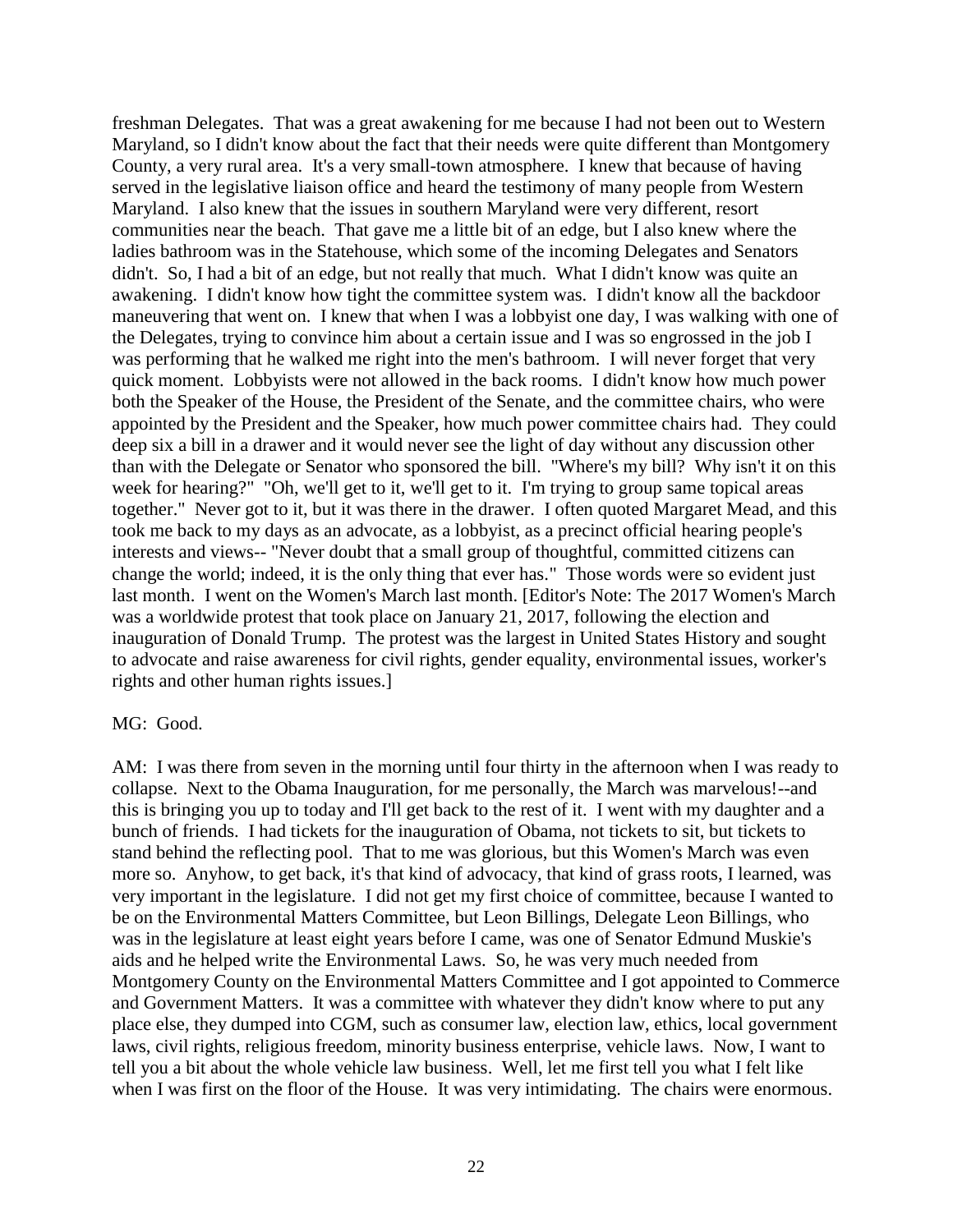To even move them to get into the aisle was very difficult. I was fortunate; I was placed next to a veteran Montgomery County Delegate who sat on my right and he was a vice chair of a committee and was very helpful. We had bill books, these little leather type books with all the bills that were being debated, heard, that got out of committee, and came to the floor each day, were listed. They were put together every morning by the Pages. I knew that because our daughter had been a Page in Annapolis. So, I knew what the Pages were doing and we could see the maroon coated young people on the floor, even when I was working for the Office of State Affairs. We had these bill books and there were state troopers. They were the police force that protected the elected officials inside the State House and they kept order and watch over the audience, the participants, the lobbyists; they helped maintain the decorum in the entire body. We did not have digital read outs telling advocates when their bills would come up. I believe they have some of that now. So, my first couple of days there I felt quite intimidated and being right next to the aisle, in the back of the chamber--Montgomery County was a large delegation, we happen to be the back of the chamber, other than one of our guys was a Majority Leader, so he was up front. But there was a state trooper guarding the main door located right behind our delegation. Every once in a while--I will never forget this, it was startling to me--he would go like this and he would start this conversation. He'd be standing there like this, talking into his wrist. I said to myself, "What is going on?" and I would nudge Delegate/Vice Chair Mike Gordon next to me. I knew Mike because he was at one time the chair of the Montgomery County delegation. When I was working as a legislative liaison lobbyist from Montgomery County, I got to know him as the chair. He said, "He's communicating with his buddy upstairs." I said, "What do you mean 'communicating with his buddy upstairs?'" To me, it was like seeing what I used to hear about. Who was that guy on the radio? Dick Tracy. Dick Tracy used to have a gizmo on his hand and talk into his wrist and that was going on right next to me, live, inperson on the floor of the House. This trooper was communicating with the trooper in the balcony who was letting people in, certain numbers at a time, to sit and watch the proceedings of the legislature. So, I got used to that. Two Delegates shared almost all of the offices. Montgomery County had a wing in the office building, in the House Office Building, and I shared an office with an attorney who was a Delegate, and he said to me one day that he was working on a bill about drunk driving. He said, "You might be interested in this." He said, "You have teenage grandkids, don't you?" I said, "Yes." He said, "Come and listen to the testimony if you can leave your committee." I said, "Okay." So, I went into the Judiciary Committee with him and I heard testimony from an emergency medical technician, and this helped chart the course of my legislative career. I get emotional, even today, talking about it. This is probably the '96 session, 1996. The EMT said, and his voice cracked, "I'm tired of picking up young children off our highways." I took a deep breath when I heard that and I sat and listened. When I got back to the office later that day, I said to Gilbert "Gil" Genn, my colleague from Montgomery County, "Tell me about Maryland's laws about driving." "Well," he said, "You must know, your kids went through it. Fourteen days on a learners' permit, and then a couple of months on a provisional and then they're drivers." I said, "Yes, my daughter did okay, but we got a call from my son one night." His car--our car of course, that he borrowed--he was sixteen, just going on seventeen was stuck. When you were fifteen and three-quarters you could get a learners' permit that could terminate with a test in two weeks, fourteen days later. Next, you'd have on a three months provisional and then off you go, you're a driver. David called us and his car was stuck on the median somewhere. "What do you mean stuck, David? How did the car get on the median?" "Well, I must have made that turn too wide or something." Anyhow, Lisa even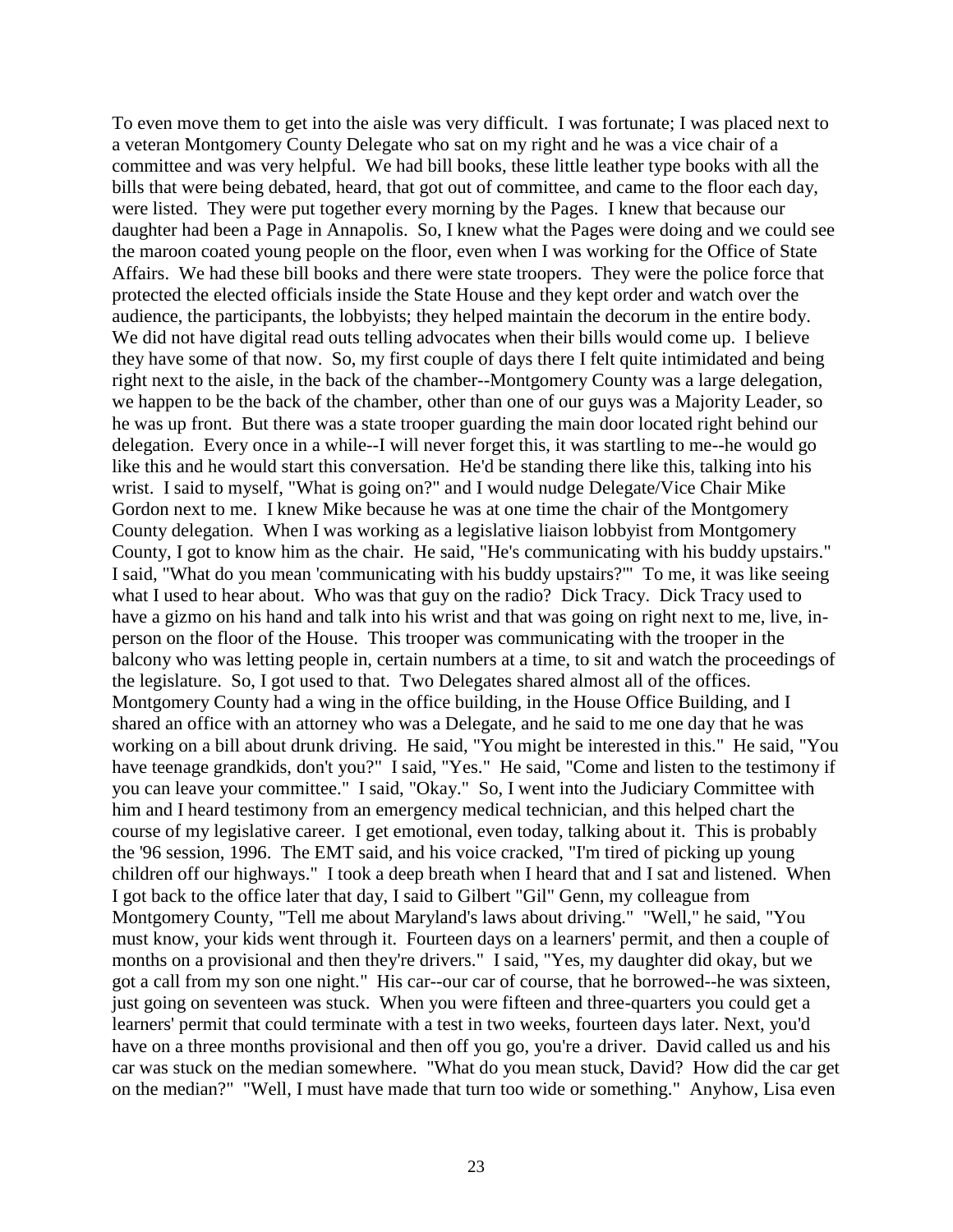drove into some bushes because how to steer and how to turn doesn't happen in fourteen days. So, Gil and I started talking about this, and I said, "This is outrageous. Nobody learns to drive in fourteen days." "Oh, the high schools give them some driving courses if they're not already overburdened with other things the kids have to learn." I was astonished and angry and fearful, not just for my kids and grandkids because fortunately my kids had only encountered fender benders and my husband spent a lot of time with each of them in the car suprervising their driving. My son was a little bit car crazy. He bought himself some three-hundred-dollar MGsomething at one point that he used to take apart and find other MGs that he could put parts into. I was fortunate, but the statistics I started hearing from driving school people were enormous; that young people were the highest statistical cohort for crashes and loss of life than any other of the age cohorts. So, I decided that something should be done. I introduced a bill and the Speakers of the House formed a task force to study the issue; I was appointed to serve on the task force. I researched and I outlined the problems about driving laws and licensing and I learned the causes of teen crashes. I spoke to physicians, neurologists, learned that the teen brain really doesn't develop sufficiently in order to react quickly until age twenty-five, and this is now information that's been validated by many studies. There are distractions when there are other teens in the car. These teens, sixteen, seventeen, eighteen, are driving with what they call "party barges" piling a lot of kids in the cars. The seatbelt laws were just passed when I was a lobbyist in Annapolis, and I have a souvenir I can show you. It was Senator Frank Shore from Montgomery County who lobbied for seatbelt laws. So, I decided that this highway safety issue would be something worthwhile pursuing, not just for Montgomery County but for the whole state. I got to the point where I phrased a sort of mantra of the four I's, inexperience, inattention, immaturity, and most importantly, invulnerability. Teen drivers think, "Nothing can happen to me. This is just a car, it'll do what I tell it to do. If I turn my face away to talk to somebody in the backseat, what happens?" So, in 1997, I introduced the graduated licensing law for the state of Maryland, not just Montgomery County. We were one of the first states to institute a threetiered driving system for new drivers, either teen or adult; if an adult had never had their license either. Nothing happened in '96 when I was beginning to work on this, but the appointed Task Force had many experts who served. They were very helpful in suggesting good language for the bill. I had great support from AAA Maryland and from parents whose teens had been involved in crashes. They came to testify in Annapolis. The bill moved out of committee and we expanded the time on a learner's permit from fourteen days to six months and no driving at all when you're on your learner's permit without a licensed driver in the car; additional hours of practice with a licensed driver and a standardized curriculum for the privately operated driver's schools because the high schools were no longer offering good driving education experiences for the young people. Their students had many more academic issues to learn. Driving schools were filling that gap, but every driving school had a different curriculum and parents never knew exactly what they were getting when they were paying for this very important opportunity for their children. The bill also required eighteen months on a provisional instead of just a couple of months with no moving violations, rather than the three months that existed before and no teens in the car other than family members for the first six months on a provisional. If a rookie driver had any moving violations when on a provisional license, the driver went back to square one of the law. So, you'd think that there'd be no opposition to this because many of the Delegates and Senators had children. They were interested in the children being able to drive. But the day of the vote, when the bill had already moved out of committee, a woman Delegate came up to me on the floor of the House (and the bill has actually three votes that it takes to pass. It has the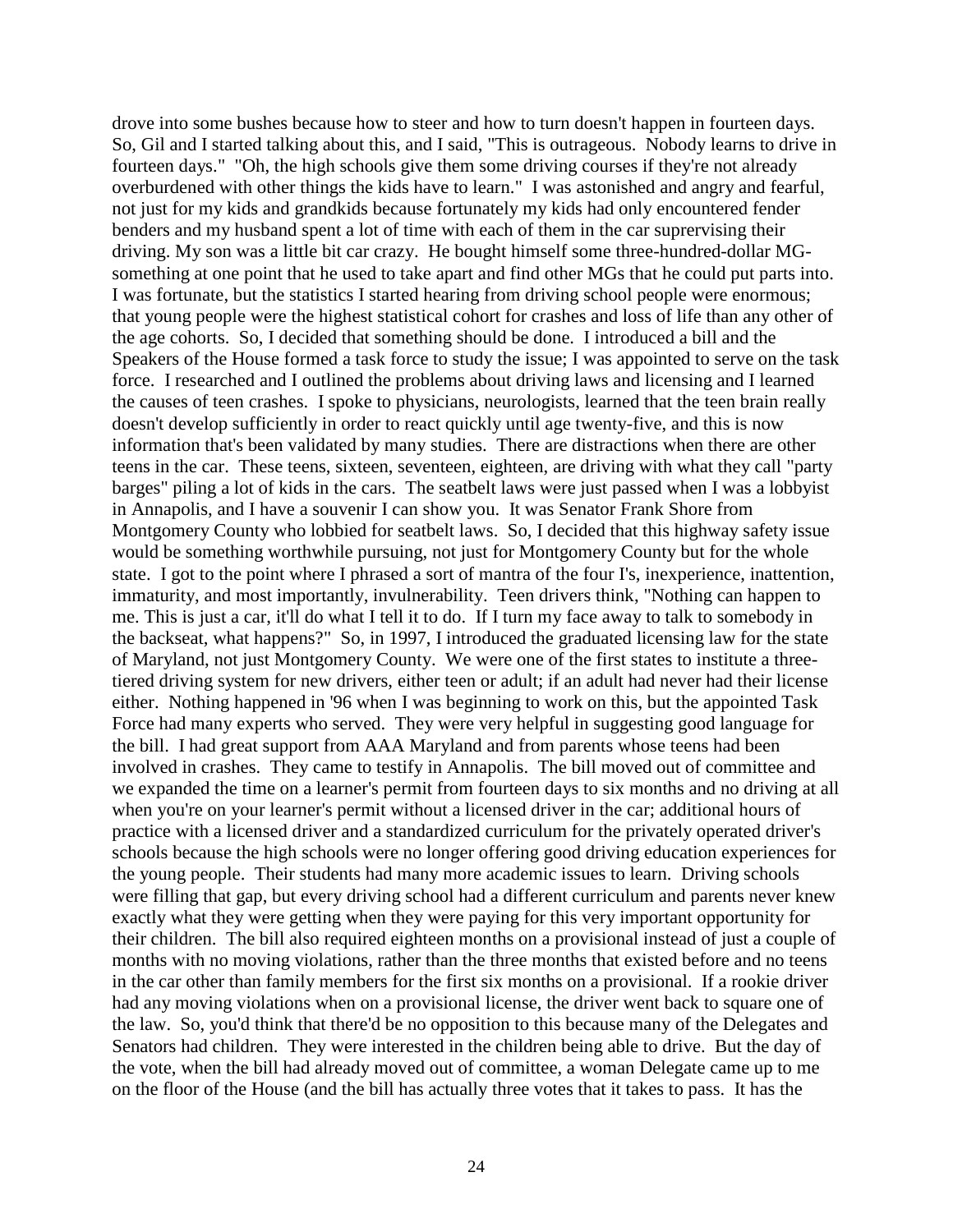introduction. It's not a vote, and then first reader and second reader, and the second reader determines whether or not it passes). This was the second reader when the vote was really going to be taken. She said to me, "What are you doing to me?" I said, "What am I doing to you?" She replied, "You mean I'm going to have to drive my kids for another six or eighteen months?" She started citing all the provisions of this new law, which we were hoping to pass, all the provisions that imposed on her more responsibilities. I said to her, very calmly, "You're talking about a little inconvenience and I'm talking about saving lives." She turned and walked away. But I was so shocked to hear that coming from a mother who wanted her kids to have the fourteen days and the three months so that she would not be burdened with having to drive them. We went on from there. I have to tell you a story that stays with me, that has to do with my family. My grandson was a junior in high school and he had some friends who were eligible for their license. He was not yet eligible because he was not fifteen and three-quarters. I think that's still the law in Maryland, fifteen and three-quarters for your learner's permit. He called me one night--by the way, I lived in Annapolis for those five days, four nights, came home every weekend when I could, when we weren't in session. Sometimes Manny would come down to Annapolis. I said, "Oh, Zac, glad to talk to you. What's on your mind?" "Mom-Mom," (I'm his mother's mom, so, Mom-Mom, not grandma or grandmother) "my friends, some of those older guys, are really angry at you." "Why are they angry at me? I don't even know them Zachary. What's going on?" "Well, they know you're my grandmother and you're making it more difficult to get the driver's license." I said, "Yes Zachary. You know I've been telling you about this." He said, "Well, I want you to know, Mom-Mom, that's okay. You're doing the right thing and that's what I told them." That was such a glorious moment in my life. Molly, you can't imagine how that made me feel that he was able to say to the guys, "My grandmother's doing the right thing." So, that was one of those very touching times and the driver educators were glad that there was standardized curriculum. They were glad to know that when the parents paid them for their services they were getting something of quality, and we were in the forefront in many, many states in passing the law in '97. MD Driver Education Association invited me to go to New Orleans, to their national conference, so I could speak there to enable others in communities throughout the United States to try to have the same kind of advocacy. It has proliferated all over the United States in the past decades. There was a study done some five or six years after the law was passed that showed it has been a life-saving measure. So, that is truly my proudest accomplishment in the legislature. The Commerce and Government Matters Committee, which dealt with vehicle laws, went out of existence after my first term. I asked to be assigned to the Health and Government Matters Committee because Leisure World is a completely senior community about a mile from where I used to live, six thousand seniors in the community. I know that health issues are very important to that community and I thought that would be a good place for me. I spent the next eight years, two additional terms, in the health committee and focused on financial abuse of seniors, on a crisis in nursing, and the nursing crises issue bubbled up to me from one of my neighbors who had the husband's father in the hospital and the wife's mother in a Baltimore City hospital at the same time. Steve came to me and said that if he hadn't sat by the bedside of his father, his father might have died in the hospital because the nursing care was so non-available and Shelly, his wife, was saying the same thing and her mother was in a different hospital. I said, "Steve what do you want me to do?" He said, "Do something. The legislature should know that there's a terrible shortage of nurses." So, one of the Montgomery County Delegates who was more of a veteran than I, was a nurse initially before she was a Delegate. She was no longer working as a nurse and there was another woman from Baltimore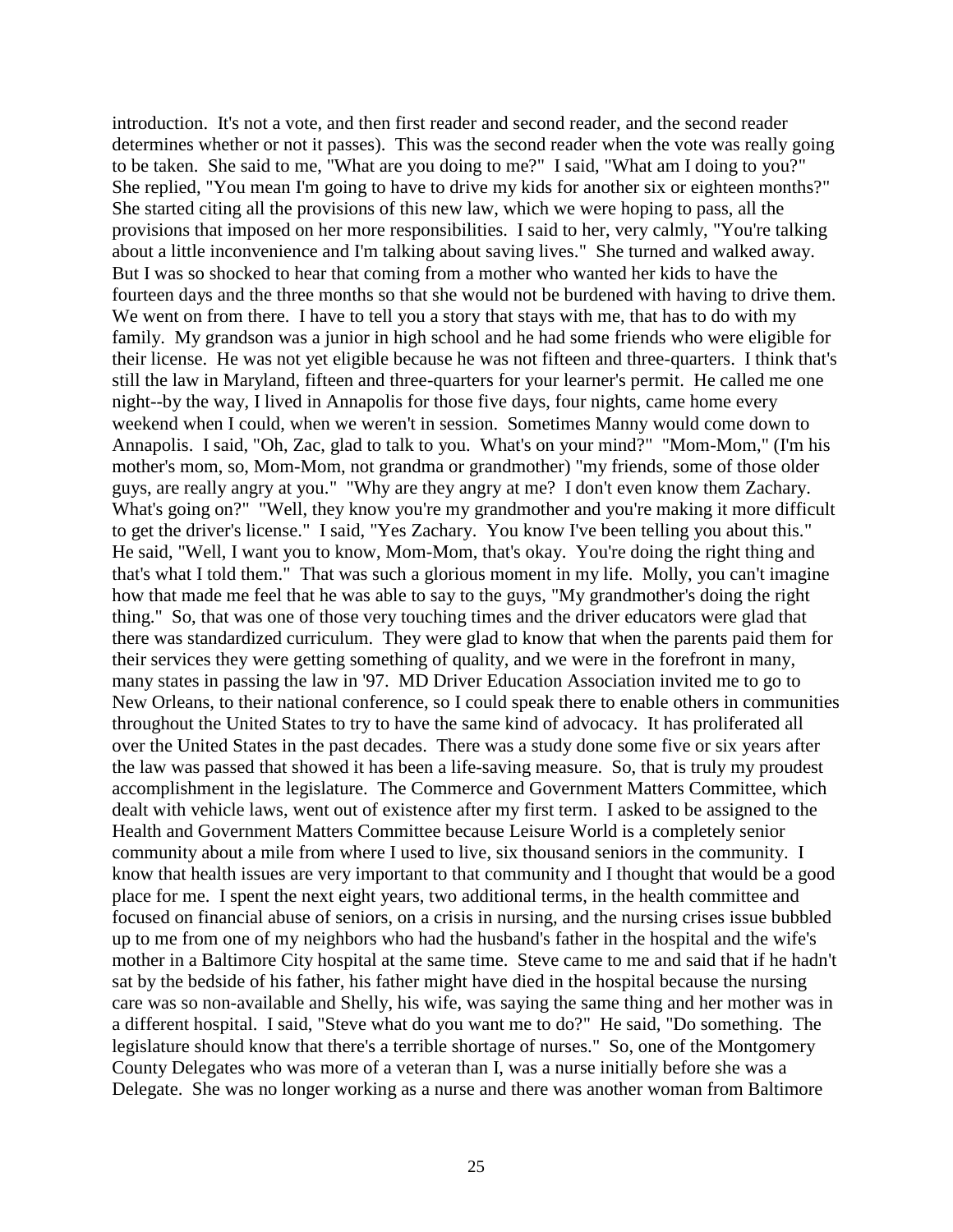who was a nurse. I got together with them and we formed a task force, the Crisis in Nursing in Maryland. We had representatives from the medical society, from the Nurses Association, from the Hospital Association. We worked out legislation in order to give a more seamless ability for nurses to move from the CNA, Certified Nurse Assistants, to the Registered Nurse, and then on to the three different levels of a ladder in the nursing profession. Also, State scholarships were enhanced through the legislation and we became the victims of our own success. I didn't really realize when I started to get involved in that issue that something so positive could happen. We achieved many nurses going into the middle schools to interest students, men and women, girls and boys, about the nursing profession. The victim of our own success was that there were more applicants for the nursing schools than there were faculty to teach. The other end of the spectrum was being neglected and that's being addressed over the years since I've been in the legislature, encouraging more senior nursing people to go into faculty positions, at least maybe even part-time, if they want to continue doing hands-on nursing.

MG: Recently the Republicans introduced the American Health Care Act.

AM: ACA, yes.

MG: With your background in health care, what are your thoughts about what the proposal would do or what you think is a good solution?

AM: I wish I had a solution because greater minds than I who have been immersed in this for many, many years beginning with Hillary Rodham Clinton have not found a solution. My attitude is the following: it was a struggle to craft the legislation. Hillary was damned by many aspects of the medical profession, the pharmacists, the nurses, the doctors, the recipients of health care because they allege that her efforts were put together in the dark without sunshine on it. Obama was criticized. AARP was criticized for their colluding with the legislators to make certain things happen. There was a lot of criticism of both efforts. Fortunately, ACA was enacted. Does it have flaws? Yes, it has flaws. Our own son stood here in the kitchen and he has a wife and a daughter and showed us--he's an individual businessman, he operates his own firm, he hires contractors to work for him, but he's a one man operation. He showed us what health care is costing him today. I was astonished. I was blown away. What plans he had to choose from here in Maryland, now because of ACA, are diminishing. The small business person is hurt. The costs keep going up. There are, as I say, many flaws in ACA, but there were many flaws in the concept of Social Security when that was introduced too. This is a major, major program. I told you in the initial part of my interview how I worked for the state of New Jersey Department of Institutions and Agencies. What a mouthful of words that is. I don't know what they call it now, but this was back in 1959, '60. We had the Aid to Families with Dependent Children [AFDC] program that came out of the Johnson years. There were flaws in it. Nothing is perfect and you can't let perfection be the enemy of the good. I learned that legislating is an incremental process. That's why the legislators meet every year, except for Nevada where I think it's every other year. One of the states had every other year, maybe still does. You get a bill into law and build on that base and correct the flaws. It's called amending the law. You introduce a bill that may be nothing more than amendments to an existing law and you see how that works and how it has impact on your community, on your residents, on the people involved in the particular aspect of law. Are there unintended consequences? Then, the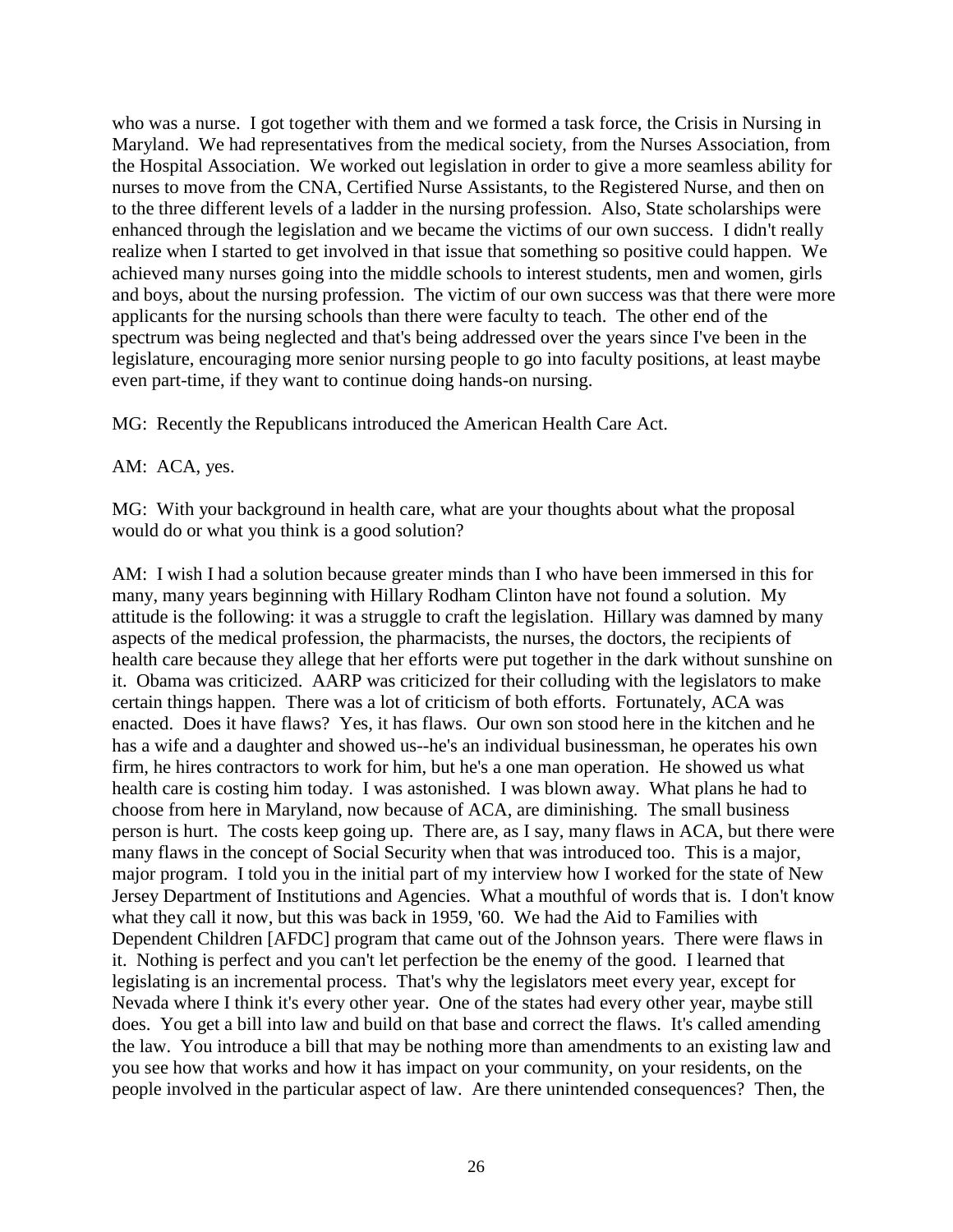next year, if there are flaws, you improve it, but the promises made by this current crop of people in our United States Capitol were unreal. I feel they were not truthful because I think the legislators in the Congress today knew that they were just throwing out a lot of hype to those people who feel that this ACA is not doing well by them. Well, my son feels the same way, but you don't throw--to be trite--the baby out with the bath water. I hope that the current Congress will work on the areas that need improvement and not just sit on their hands because this ACA effort has failed for some people. I thought the effort was not perfect for some. I think it engendered more problems than originally apparent. So, I hope that there will be current attention on it. I feel very good about the Maryland delegation in Congress and one of them is a Republican and he's a physician. Andy Harris is a physician. We have a new congressman, because my congressman, Chris Van Hollen was elected to the Senate seat formerly held by Senator Barbara Hikulski. I have the greatest respect for Chris. I know him. I served in the Maryland State Legislature with him. We worked on bills together. The new congressman, Jamie Raskin, is a constitutional law professor. This is a total immersion job for him and I think he's a knowledgeable, strategic and excellent thinker. So, I think there are good people in Congress today, not only in Maryland. There are many Republicans who did not support the ACA law. However, the reasons among many factions are different. If they're members of the Freedom Caucus, they believe that ACA should be completely repealed. But there are thinking Republicans as well who know that these ACA changes are all so interrelated to what we're trying to accomplish and there must be real affordability built into what they are proposing. So, we'll have to see how this unfolds.

MG: I'm going to ask you to describe your day to day operations and what a day in your life was like back then.

AM: Oh, okay. I'll be glad to tell you that. Before I get into the typical day, let me just tell you that in the fourth year of my second term was when I was elected President of the Women Legislators, that was a great honor. We had sixty-two women that year which was one-third of the General Assembly. It was a high percentage nationally. I also served on the Executive Board of the National Foundation for Women Legislators and we had national conferences each year. That was an excellent opportunity to network and get to exchange information among women legislators all over the United States. In addition to the legislative conferences that each region of the United States put on every year, and I attended some of those as well, this was another opportunity. We were addressed by many members of Congress and not only women members of congress, but you can see on my ego wall in the house, I have pictures with John McCain and Joe Biden and got to know people in our federal government as well. I travelled nationally to many of these conferences and I was very proud to return home and tell my colleagues, my fellow Delegates and Senators, that I saw how advanced and progressive Maryland really is as a State, and I was very proud to be one of the representatives from Maryland. I'm reminded of the words of Congresswoman Bella Abzug, who said quite aptly, "the face of politics and governing has changed because women change the nature of power, rather than power changing the nature of women." We really do have a different attitude in the halls of government. It used to be "women's issues," but now it's human issues. I think the guys have finally "gotten it"; all issues are human issues, not women's or men's issues. Many of them have come aboard to assist with issues that have to do with children and families, and that's a positive step in the right direction. That brings me to tell you a bit about what my day in the legislature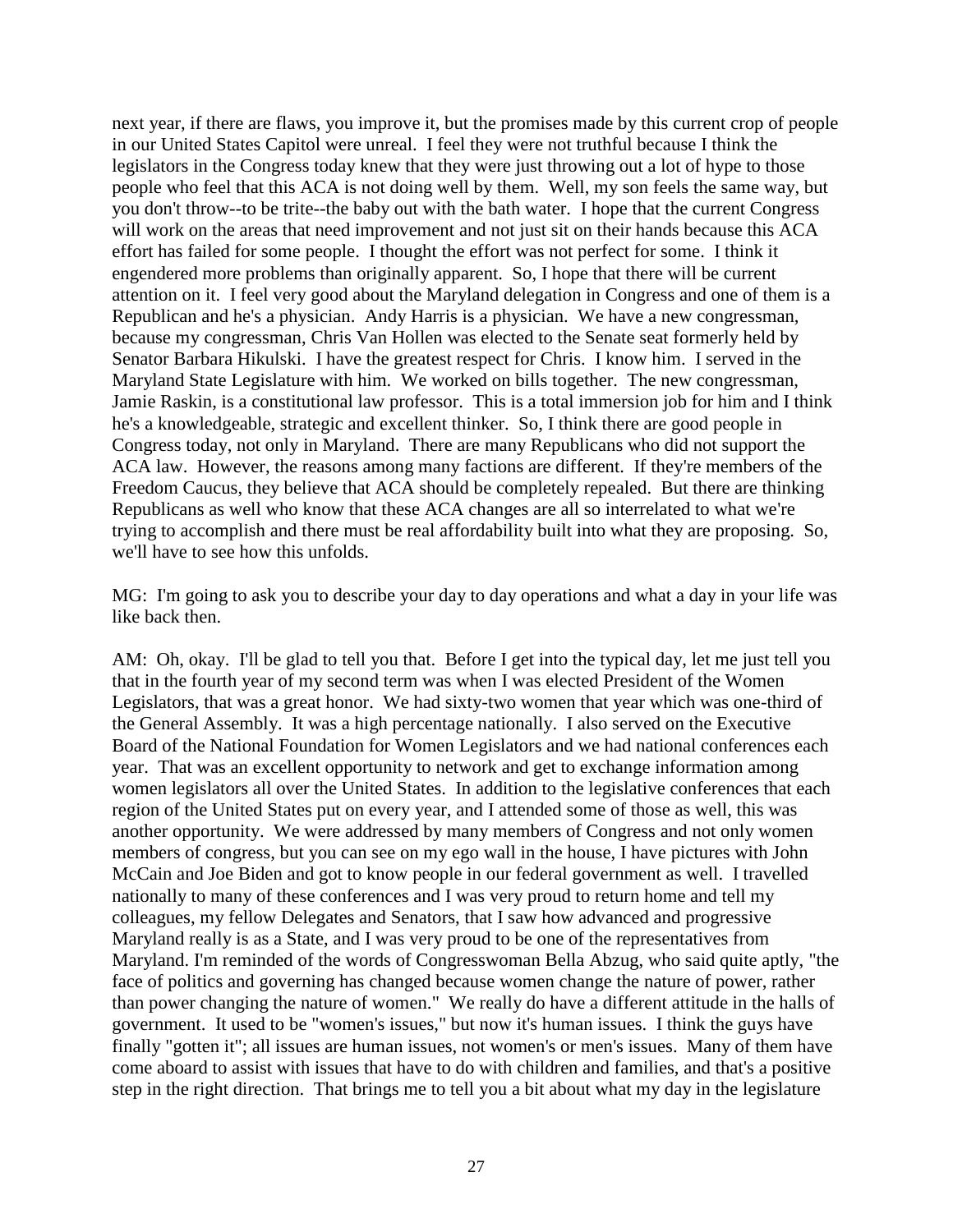was like. It's not really always a typical day, but there was never enough time to sit and brief and talk with and get input from the Legislative Aide in my office. That's the only full-time person that each of the Maryland State Legislators have. Senators have more staff than Delegates, have more State funds in order to hire people. We were able to hire interns, part-time people, to work with us, but I missed sufficient time to talk with the Legislative Aide, to decide which bills to sponsor, which bills to co-sponsor, which bills to introduce each year. I would always ask her to do an initial draft of my testimony as a bill sponsor that I would have to present to the committee. I would redo a lot of it because she wasn't speaking through my mind and voice. After a while, she was with me for twelve years, which was highly unusual, she could write in my voice. Her tenure with my certainly says something about my relationship with staff. I was pleased that Sue and I still try to see each other once a month and she was more experienced than I as a staff person in Annapolis. She had worked for other Delegates before she came to work for me but never anybody for twelve years. I'd arrive at the office usually a little before eight because there were caucus meetings at eight or eight thirty: the Women's Caucus, the Green Environmental Caucus, the Democratic Caucus. So, that's three mornings already, eight o'clock caucus meetings. Between the end of the caucus meeting and ten o'clock I would try to have a few minutes with the Legislative Aide and the Secretary. Those were the two full-time people in the office. The Secretary often was shared with the other Delegate in my office; the Secretary did the scheduling, which became easier through programs on the computer, but initially it wasn't. The mail and the invitations were just overwhelming. I'll divert for one moment and tell you about my first night when I was a freshman in Annapolis and there were twelve or thirteen receptions going on to welcome the new legislative year. They take place, some in the office buildings, but others in hotels and restaurants. There's a circle in Annapolis and the State House is in the middle of the circle. It was evening, in winter, the second week of January, and all the Delegates and Senators were running in and out of all the receptions sponsored by advocacy groups and by those who are interested in the issues that are facing the legislature. They're giving new legislators gifts. This was before we tightened, and I was on the committee when we tightened, our ethics laws. The gifts were not of much value, nothing but a lot of coffee cups, banners, pins, towels, anything with the insignia, the logo, of the particular group, t-shirts. At one point, I said to a new Delegate friend that I had just met and we were walking in and out of these receptions together, "It feels like Halloween." It feels as though we were going knocking on doors saying, "Anything for Halloween?" Our arms were laden with stuff, which then got displayed on shelves in my legislative office, but initially it seemed to be so silly. No actual substantive discussions could take place in these huge receptions. As a result of twenty-two years in Annapolis because lobbyists go to receptions, or host them themselves--Montgomery County sometimes had a welcoming reception for Delegates--I vowed that when I retired from the Legislature that I would never stand up and eat again. I try not to do that. I do not like that kind of juggling a cup, a plate and a fork and a napkin, and a beverage and trying to talk at the same time. I mean, I try to avoid it. Anyway, I'm going to get back to the typical day in the life of a legislator in Annapolis. We have our morning caucuses at least three days a week for each of them. Ten o'clock, something happens. The bells start ringing to call everybody to the floor. Being on the floor, believe it or not, is not like being on the floor in Congress. If you tune into C-SPAN and you see what's going on in Congress, sometimes you'll see ten or twenty Members on the floor. Being on the floor in our State Legislature was considered sacrosanct. You had to get permission from the Speaker of the House if you were to be absent. That would be an excused absence. Sometimes when a reporter would see you missing from the floor they would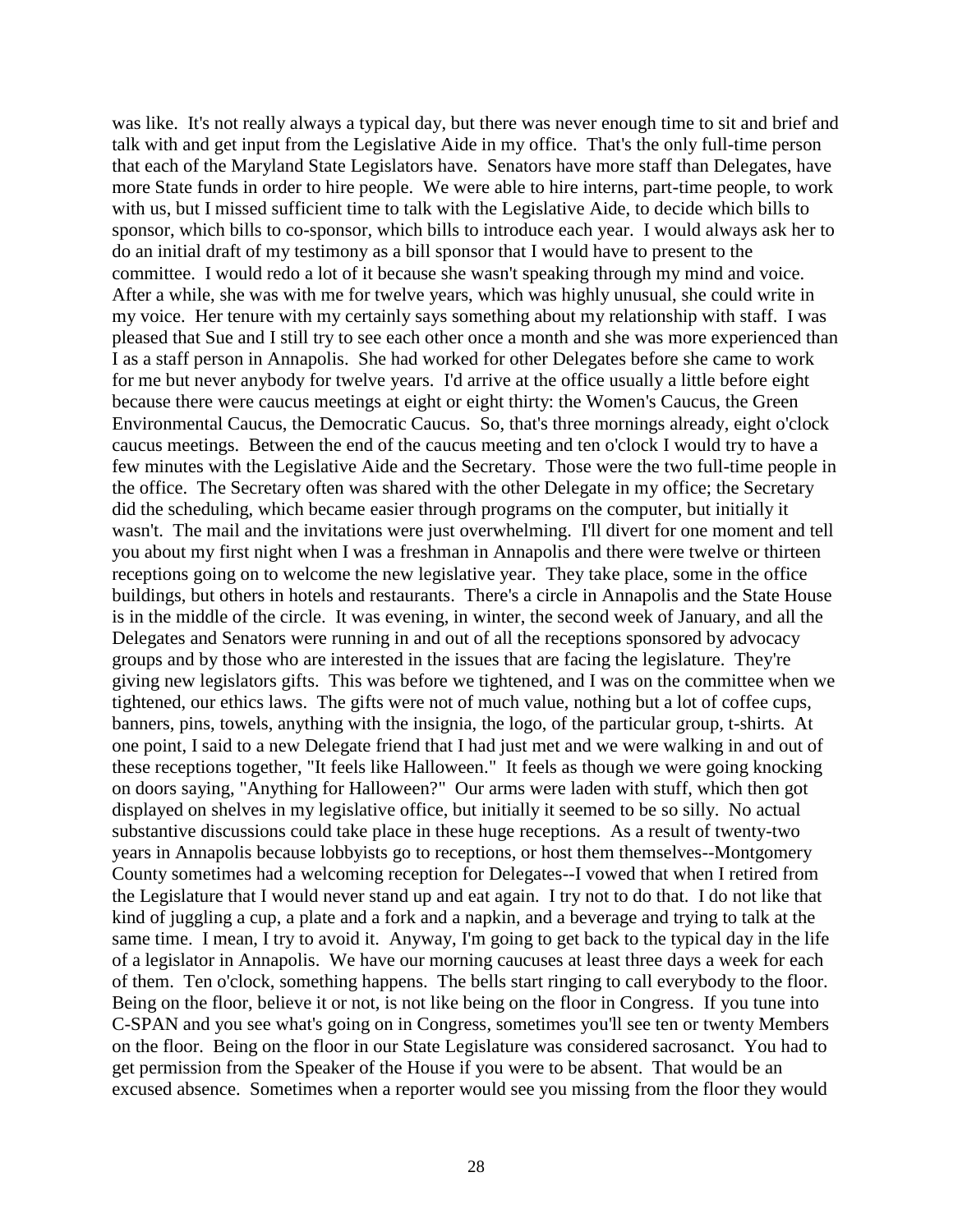allege that you had taken a "walk" on an issue. So, you should have gotten that excuse from the Speaker of the House before you left the floor because the allegation was you didn't want your vote recorded. Sometimes floor sessions at the beginning of the session were brief. I'd be off the floor by quarter of eleven. Ceremonial activities would take place: the introduction of a new member, new members saying congratulations for X,Y, or Z, or wishing somebody well who's not well. At one o'clock we would be expected to be in Committees. The Committees ran early or very late at night, depending upon the number of bills that the Chairman of the Committee had scheduled--and sometimes there were eight or nine and sometimes there were twelve, fifteen, and eighteen bills scheduled for hearing on a particular day because they did try to pull topical areas together. Hearings were interminable and many people said that I was a very good "camel." I could sit for quite a long time without a bathroom break and sometimes toward the end of the day in hearings, in committee hearings, I'd start feeling tired. We were not supposed to eat on the floor, definitely not. In Committee, I might have something in the drawer that I'd try to "sneak" to eat because toward the end of my second session, televised hearings for local cable channels began and nobody wanted to be caught with food in their mouth or falling asleep. What was my trick? Even though there may have been ten or twelve bills on hearing, there may have been only six or eight that I thought were important to my constituents or me, or to the State in general. Every bill didn't affect each legislator very, very deeply. So, I would look at the hearing list, and have a file made in the office as bills came in. The files would be assigned to different places in the filing cabinets, according to my committee or Gil Genn's committee, with whom I shared the office. I would review each file the night before as the bill came up in Committee, and read the bill and think of questions I'd want to ask the people who were testifying. That would keep me alert because after the answer would come from the person testifying I might have a follow-up question. People did comment to me, both constituents who were in Annapolis and those who were down there advocating for particular positions, that I was a very good questioner who brought out information that needed to be heard by members of the committee so we'd be better informed. That's how I kept myself going, focused and awake. During the evenings, there must have been receptions pretty much every night. Some of them were open just to particular Committees. Most of them were open to all members of the General Assembly. Toward the end of the session, mid-March and early-April, we had voting sessions that often stretched to eight or nine PM because there was really strong and good debate within the Committee itself and a majority vote of the Members was needed to move a bill out of Committee. All the receptions were pretty much just social events, unless a particular bill was being represented by one of the lobbying firms and the lobbying firms would host small dinner receptions for Committee members. At those events, the advocates for the particular position would be invited, be it the medical community, particular doctors or nurses, or whatever. Most of the receptions were just these huge events. After receptions or dinner with colleagues, I'd get back to my apartment. We had a choice to either rent a hotel room or rent an apartment. We were given a per diem to do that by the State, by the taxpayers. By eight or nine o'clock at night, I would begin to look at my bill files for the next day, look at where I would have to be-- two and three, and sometimes even four different Committees at the same time, where my bills that I was the lead sponsor on were assigned, in order to present testimony, at least the initial testimony. For those bills that weren't on hearing, I would be writing testimony at night when I got back to the apartment for the bills that were coming up in future weeks. Sometimes I didn't get to sleep until midnight or one o'clock, but I really loved every minute of every day. I felt productive. It was a satisfying environment. It was challenging. When I decided to run for Senate, I did that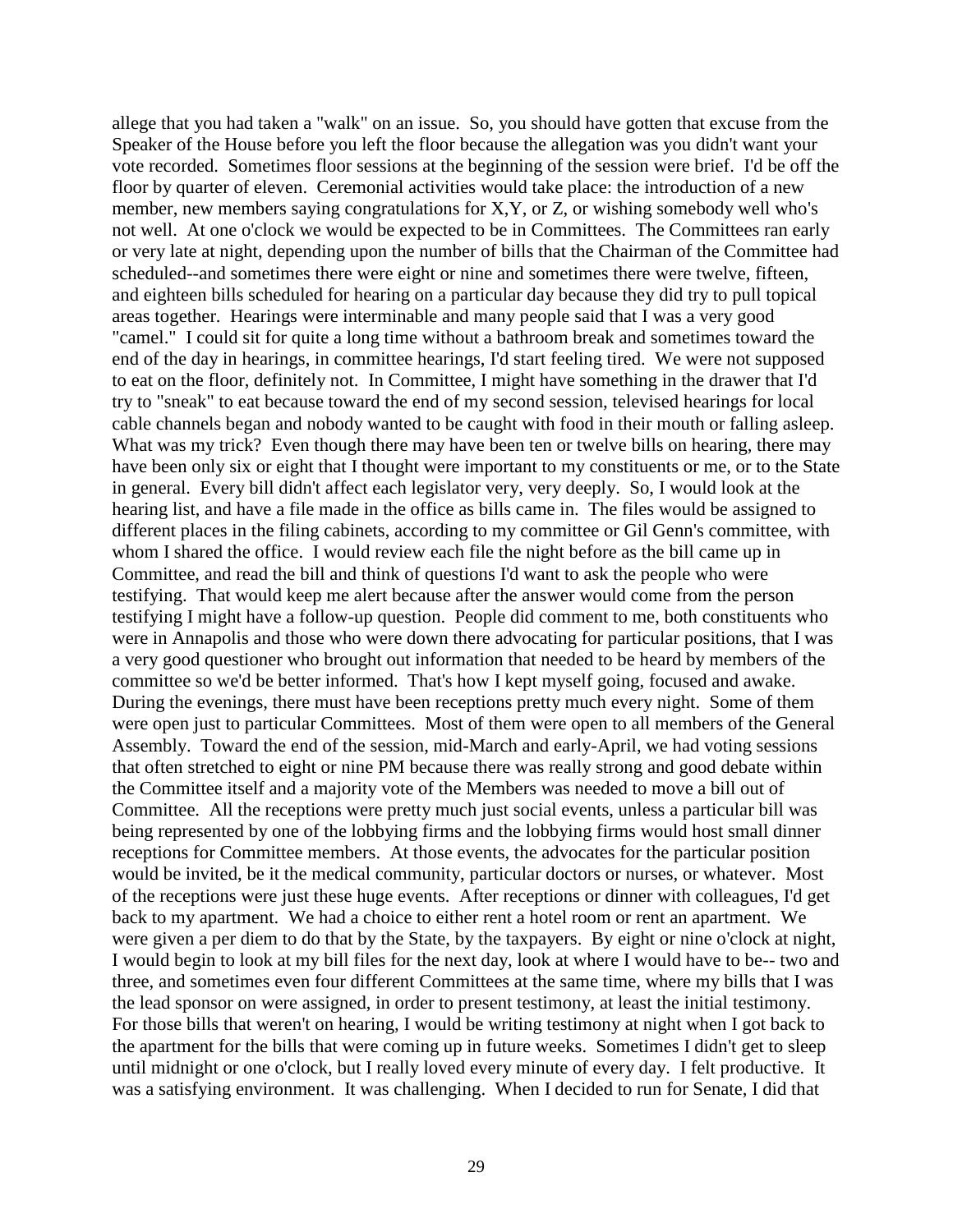with my eyes wide open. I knew that Len was leaving and he would like me to follow in his footsteps, but I also knew that Carol, the other female Delegate colleague, felt that she had four more years serving in the Legislature than I and she decided to run too. What neither Carol nor I knew was that a man in our community, who was politically active, President of the local Democratic club, was going to decide to run. He had asked to meet with me over the summer before Len had announced that he was going to retire. He said to me that he would like to run for Delegate and he heard that I might be running for Senator and would I support him as a Delegate. I said, "First of all, I don't even know if our Senator is retiring. You say he is, but he hasn't told me that." I said, "Second of all, I would not have any idea at this point who the pool of candidates to be a Delegate would be. So, how could I commit to you now that I would support you?" He, at the local Starbucks--I remember we were sitting outside--said, "Well, without your support, and I have 160,000 dollars in the bank, I'm going to oppose you for Senator." I thought, "Oh, he's just speaking out the top of his head," but that's what happens. Carol and I split the votes, and Mike walked in. Mike served one term. After the second week or third he was in Annapolis, it was reported to me that he was taken to the woodshed by the President of the Senate, who said to him, "Young man, you're a freshman. Sit in your seat and learn." So, Carol and I remain friends. We see each other at different events; I was ready to lose or win. I loved to be down there for the three terms I served. It was a great honor and a great humbling experience as well, but I knew that Carol could win or I could win. I never knew that somebody would walk-in with deep pockets from his law firm and blow the two of us out of the water with promises that could not be fulfilled. It sort of reminds me of the promises we've been hearing from our current administration, that we heard during the campaigns. One of the women's groups was talking about the emergency abortion pill for rape victims during my State Senate Campaign.

## MG: Plan B?

AM: Yes. I remember the question was, "Are you going to support the intent to make that pill available to"--I think it was at that point--"sixteen-year olds?" I said, "I'm not able to communicate to you exactly what age group or cohort that I would support until I see a total bill. You can't just lift one section and say, 'Yes, I'm going to do this.' I have to see what we could accomplish in the total bill. When a bill is written I'll tell you I'm going to support it, depending on what it looks like in its final version because bills get heavily amended during the Committee process. So, I cannot make you any promise." I said, "What I can do is tell you that I have been a strong supporter of all the needs of women in our community over the past twelve years and I will carry that same commitment into the Senate." The man who was elected got the endorsement by saying, "Oh, I'll do anything you want. You can count on me. I have a wife and two daughters." Actually, he had one daughter and a son. He made promises that having served for twenty-two years in Annapolis, I knew could not be kept. So, my campaigning was realitybased and his was promises, but it is not a matter of sour grapes for me because within a few months after I left the legislature, I was asked whether or not I would be interested in serving on the Washington Suburban Sanitary Commission by our Mayor, our County Executive, as a Commissioner, which is a policy position. I had eight great years in WSCC and learned a lot about the water industry and clean water and how clean, affordable water is essential in all of our lives. So, it was just November of '15 that I became fully retired. I do a lot of volunteer activity now, which is extremely rewarding.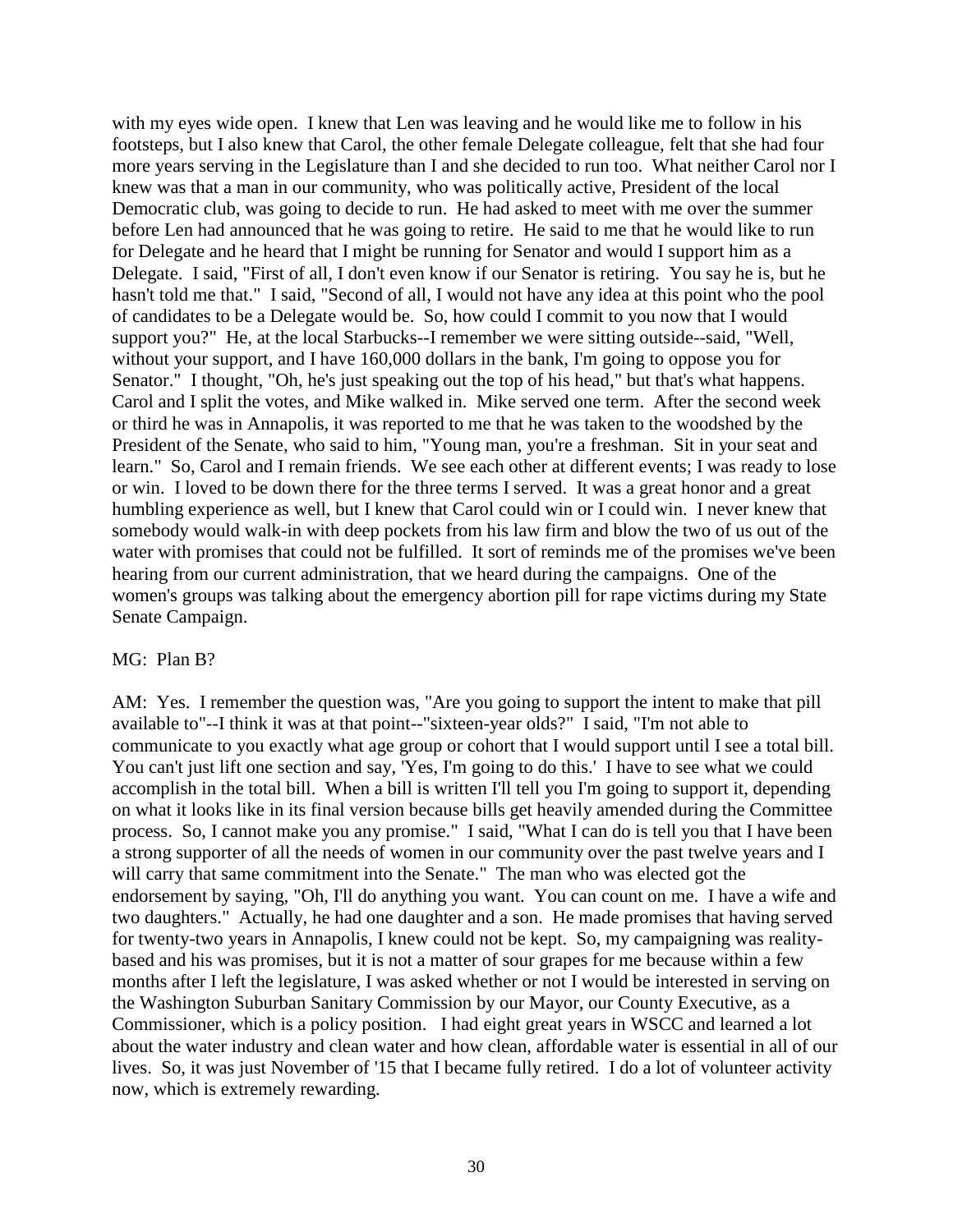## MG: And some theater experience?

AM: Yes. [laughter] When I "retired" from the legislature, I visited my doctor's office for a flu shot. I'm not describing something that happened immediately, but it was time for a flu shot. It was winter, October, November. Maryland winters are very similar to New Jersey winters as I recall. Taking off my coat, the receptionist whom I got to know in the internist's office that we've been seeing for many years said, "Oh, you're Mary." I said, "Come on. You know who I am. I'm Adrienne. I have a four o'clock appointment just for a flu shot." "Michael would be so glad to see you. You could play a wonderful--did you ever do anything in theatre?" "Yes, back in college," I said, "But that was many years ago." "I bet you could do it again." So, I went in to see Michael Anchors, and I said, "What is Susan talking about, something about doing some theater with you or for you?" He said, "Oh, I write original plays in my spare time." He said, "Yes, let me see you walk across the room." I did so and he said, "Would you come to an audition?" And I thought to myself, "What the heck? I am not going to let my brain go to mush now that I am not full-time employed as a legislator." Learning a part would be very good. It would be brain stimulation, memorization. Well, little did I realize that when I presented testimony it was me talking and just as I sat here and talked to you today, although I have notes, I didn't talk from my notes. Although I wrote the testimony, I knew what I wanted to say, but these are somebody else's words. However, over the summer, I certainly learned the part. I even took it to Vermont with me and I had the Hillside girls read this original play. It was a great challenge. But unless you're the star, or one of the really heavy supporting actors, you're sitting behind the scenes in a dark room and you have to be very quiet. I felt irritable and bored without doing something, but I was glad that I kept my brain engaged and I still could memorize. The first thing that shocked me was Dr. Anchors saying, "Well, we want you to play the mother of this man who lost his wife." I said, "The mother? I was an ingénue on stage." He said, "Yes, that was thirty-five, forty years ago." But it was nice, it was fun. I enjoyed it. Would I do it again? Probably not, no. I would rather get involved in what I'm doing now with a senior citizen service agency, philanthropy; keeping current on current events, and believe it or not, right here in my own community, there are concerns that can be addressed and possible assistance provided by State and local elected officials and I'm the conduit to these people for our community. We needed some trees replanted in the street right-of-way and I was able to connect people here to the correct County Government staff to address that issue. It was soon accomplished. I do not want any full-time or part-time, even volunteer leadership experiences. I served in public service activities for thirty-seven years. I like the more flexible time with my family, my volunteer work and my home, so I'm ready to turn this over to others to pick up the mantle, and I think people here understand that. I'm more than happy to help make the appropriate connections for people to do the legwork, to get the correct response to in this community.

MG: The last thing I wanted to ask you about was your experience at the Women's March. What were your reasons for marching? What was the feeling of being part of that movement like?

AM: It was totally energizing and invigorating and helped maintain my ongoing commitment to good government. I asked my daughter to go with me, because my grandson and I went to the Obama inauguration together. She said, "Mom, why do you want to do this? They're projecting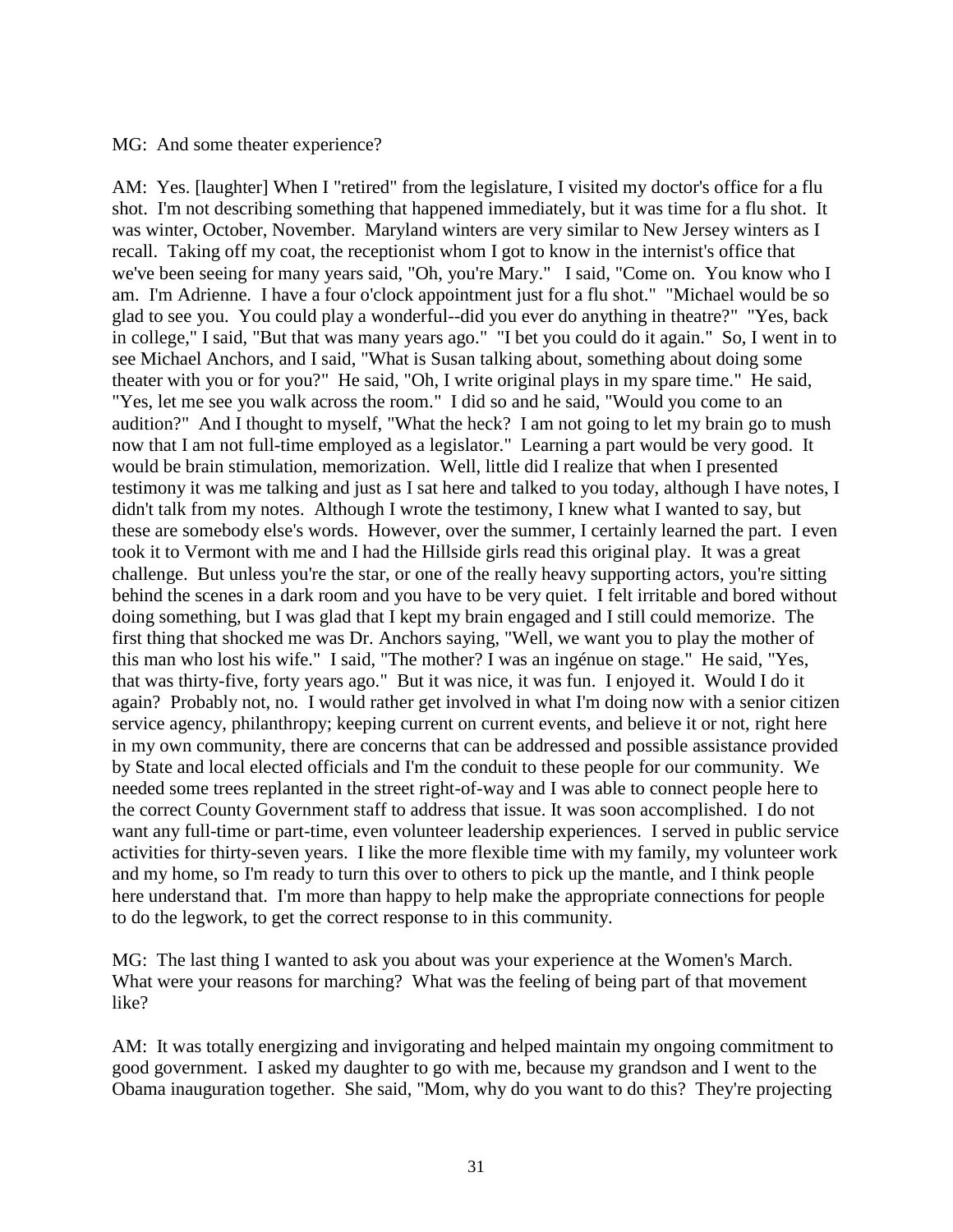a real scene." Well, it was more than a scene. We got there very early. We went first to a breakfast that our local congressman provided along with bus transportation. For a twenty dollar contribution (and his campaign helped offset any additional costs) we got downtown. We walked about twelve, fifteen blocks to get near the stages. It was about nine-thirty, ten o'clock, and I guess the opening remarks were supposed to be at ten o'clock. The American Indian Museum was where the Marylanders gathered. We got to one side of the American Indian Museum, not the side where the big screens, the Jumbotrons, were and where the stage was, and we couldn't move for four and a half hours. There was no place to go because the crowds were so overwhelming. They occupied every permitted area on the Mall. There were people there from all over the United States, and there were people there with disabilities, and there were people there with infants in makeshift carry bags, these wrap-around slings, and there were men there and children, and elderly. Everybody had the same issues on their minds--don't erode our rights Human services are important. Keep rights of women, of alternative marriage styles, of veterans. That's what makes us admired in the world. Don't erode our rights! To me, it was a most wonderful experience. Our daughter was a bit reluctant. "Mom, that's a long day for you." But I didn't feel tired. I felt excited and gratified that I was there, that I was able to be there and to see the younger generation in action. The question was often asked to me after that day--and there were about ten or twelve women from this area that I knew who went there, but not with the little group that I was with. I was with a woman whose daughter teachers at one of the small colleges in Massachusetts. She was a Nieman Fellow, Journalism Fellow, at Harvard and her husband is an architect who also got some kind of fellowship at Harvard, and they decided to live there for a while. She has two small children. She left them home with her husband, came with two of her students, and they were dressed, two of them to protest erosion of women's choice, reproductive rights. Some of the costumes were a bit off the edge; but anyway, it was a very special experience. So, the question is, why wasn't this happening before the election? That is very difficult to answer. The mud that was slung at the potential first woman President of the United States (POTUS) was disgraceful; the promises made, the untruths told were abundant. Our turnout--"our" meaning the voter turnout, was abominable, especially when you look at other countries of the world. It's never too late to have the kind of response that we had. I think we're beginning to see that now with the direction that our new President wants to try to take the country. The fact that yes, we've had leadership in our country that was not necessarily politically experienced, but I think there is something that is a moral compass that's missing from this current administration and Donald J. Trump will find out that this is quite different than "making deals." This is people's lives that he's commander-in-chief of and it's a little bit frightening to me. Not a little bit, it's a lot frightening to me.

MG: Well put. Well, is there anything else that we want to put on the record or anything I forgot to ask you about?

AM: If there is, I will look forward to seeing a transcript and I can make a few changes.

MG: Sure, any changes you see fit.

AM: If I see something or if you think of a question that you would like me to try to address I would be glad to do that.